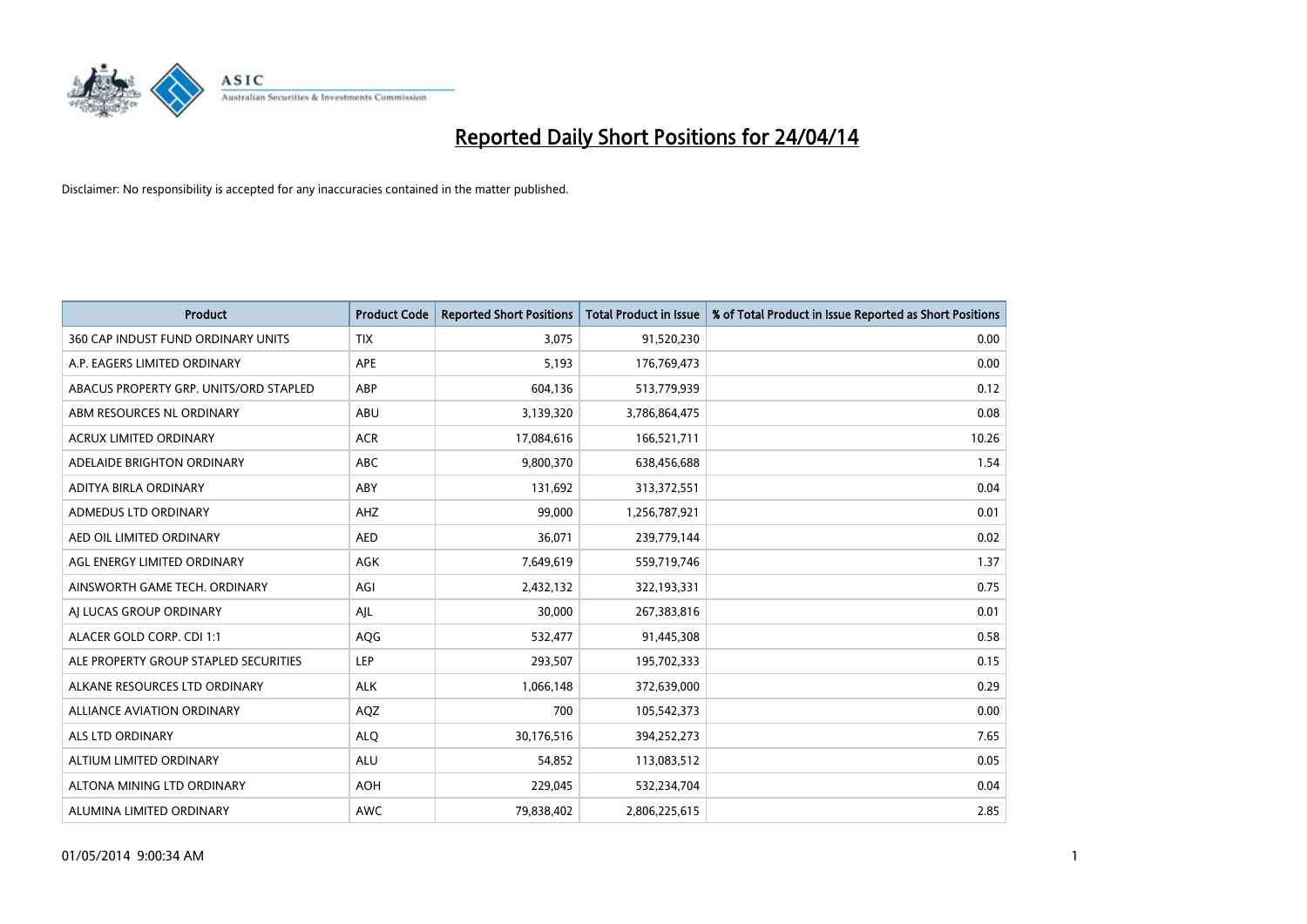

| <b>Product</b>                          | <b>Product Code</b> | <b>Reported Short Positions</b> | <b>Total Product in Issue</b> | % of Total Product in Issue Reported as Short Positions |
|-----------------------------------------|---------------------|---------------------------------|-------------------------------|---------------------------------------------------------|
| AMCOM TELECOMM, ORDINARY                | <b>AMM</b>          | 1,144,956                       | 245,322,894                   | 0.47                                                    |
| AMCOR LIMITED ORDINARY                  | AMC                 | 2,322,767                       | 1,206,684,923                 | 0.19                                                    |
| AMP LIMITED ORDINARY                    | AMP                 | 45,982,161                      | 2,957,737,964                 | 1.55                                                    |
| ANSELL LIMITED ORDINARY                 | <b>ANN</b>          | 4,642,393                       | 152,937,881                   | 3.04                                                    |
| ANTARES ENERGY LTD ORDINARY             | <b>AZZ</b>          | 935,407                         | 255,000,000                   | 0.37                                                    |
| ANZ BANKING GRP LTD ORDINARY            | ANZ                 | 10,355,105                      | 2,744,118,670                 | 0.38                                                    |
| APA GROUP STAPLED SECURITIES            | APA                 | 23,888,261                      | 835,750,807                   | 2.86                                                    |
| APN NEWS & MEDIA ORDINARY               | <b>APN</b>          | 585,300                         | 1,029,041,356                 | 0.06                                                    |
| APPLABS TECH LTD ORDINARY               | <b>ALA</b>          | 500,000                         | 25,126,971                    | 1.99                                                    |
| AOUARIUS PLATINUM. ORDINARY             | <b>AOP</b>          | 18,185,731                      | 488,103,453                   | 3.73                                                    |
| AQUARIUS PLATINUM. RIGHTS 07-MAY-14     | <b>AQPR</b>         | 918,886                         | 976,206,906                   | 0.09                                                    |
| AQUILA RESOURCES ORDINARY               | <b>AQA</b>          | 11,224,092                      | 411,804,442                   | 2.73                                                    |
| ARAFURA RESOURCE LTD ORDINARY           | <b>ARU</b>          | 38,002                          | 441,270,644                   | 0.01                                                    |
| ARB CORPORATION ORDINARY                | <b>ARP</b>          | 1,494,232                       | 72,493,302                    | 2.06                                                    |
| ARDENT LEISURE GROUP STAPLED SECURITIES | AAD                 | 2,392,796                       | 405,055,708                   | 0.59                                                    |
| ARENA REIT. ORDINARY UNITS              | ARF                 | 33,164                          | 211,495,653                   | 0.02                                                    |
| ARISTOCRAT LEISURE ORDINARY             | ALL                 | 7,881,021                       | 551,418,047                   | 1.43                                                    |
| ARRIUM LTD ORDINARY                     | ARI                 | 33,103,518                      | 1,366,183,142                 | 2.42                                                    |
| ASCIANO LIMITED ORDINARY                | <b>AIO</b>          | 8,495,066                       | 975,385,664                   | 0.87                                                    |
| ASG GROUP LIMITED ORDINARY              | ASZ                 | 568,838                         | 206,720,839                   | 0.28                                                    |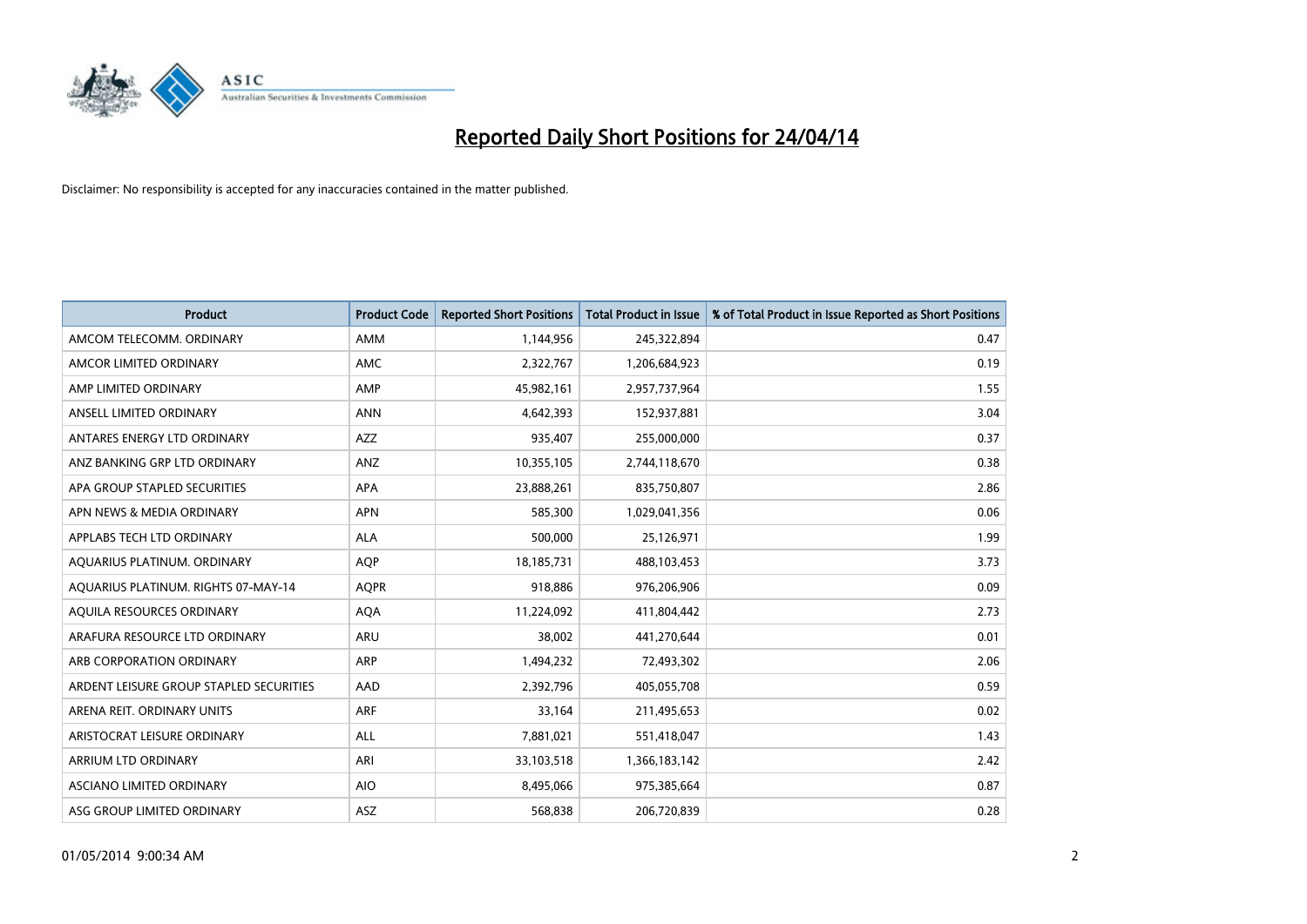

| <b>Product</b>                            | <b>Product Code</b> | <b>Reported Short Positions</b> | <b>Total Product in Issue</b> | % of Total Product in Issue Reported as Short Positions |
|-------------------------------------------|---------------------|---------------------------------|-------------------------------|---------------------------------------------------------|
| ASPEN GROUP ORD/UNITS STAPLED             | <b>APZ</b>          | 44,141                          | 119,946,366                   | 0.04                                                    |
| ASTRO JAP PROP GROUP STAPLED US PROHIBIT. | AJA                 | 58,409                          | 67,211,752                    | 0.09                                                    |
| ASX LIMITED ORDINARY                      | <b>ASX</b>          | 4,668,129                       | 193,595,162                   | 2.41                                                    |
| ATLAS IRON LIMITED ORDINARY               | AGO                 | 93,928,679                      | 915,496,158                   | 10.26                                                   |
| ATRUM COAL NL ORDINARY                    | ATU                 | 7,590                           | 76,305,842                    | 0.01                                                    |
| AUCKLAND INTERNATION ORDINARY             | <b>AIA</b>          | 5,083                           | 1,190,484,097                 | 0.00                                                    |
| AURIZON HOLDINGS LTD ORDINARY             | AZJ                 | 30,709,515                      | 2,137,284,503                 | 1.44                                                    |
| AURORA OIL & GAS ORDINARY                 | <b>AUT</b>          | 1,457,686                       | 448,785,778                   | 0.32                                                    |
| AUSDRILL LIMITED ORDINARY                 | <b>ASL</b>          | 26,458,681                      | 312,277,224                   | 8.47                                                    |
| AUSENCO LIMITED ORDINARY                  | AAX                 | 1,984,709                       | 168,449,799                   | 1.18                                                    |
| AUSTAL LIMITED ORDINARY                   | ASB                 | 329,734                         | 346,379,377                   | 0.10                                                    |
| AUSTBROKERS HOLDINGS ORDINARY             | <b>AUB</b>          | 5,388                           | 59,642,171                    | 0.01                                                    |
| AUSTIN ENGINEERING ORDINARY               | ANG                 | 1,342,258                       | 84,274,004                    | 1.59                                                    |
| AUSTRALAND PROPERTY STAPLED SECURITY      | <b>ALZ</b>          | 911,292                         | 578,984,528                   | 0.16                                                    |
| AUSTRALIAN AGRICULT, ORDINARY             | <b>AAC</b>          | 3,390,673                       | 532,294,404                   | 0.64                                                    |
| AUSTRALIAN FOUNDAT. ORDINARY              | AFI                 | 1,000                           | 1,049,055,166                 | 0.00                                                    |
| AUSTRALIAN INFR LTD ORDINARY              | <b>AIX</b>          | 20,098                          | 620,733,944                   | 0.00                                                    |
| AUSTRALIAN PHARM. ORDINARY                | API                 | 11,263,405                      | 488,115,883                   | 2.31                                                    |
| AUTOMOTIVE HOLDINGS ORDINARY              | AHE                 | 282,066                         | 293,530,972                   | 0.10                                                    |
| AVEO GROUP STAPLED SECURITIES             | AOG                 | 12,875,499                      | 500,111,460                   | 2.57                                                    |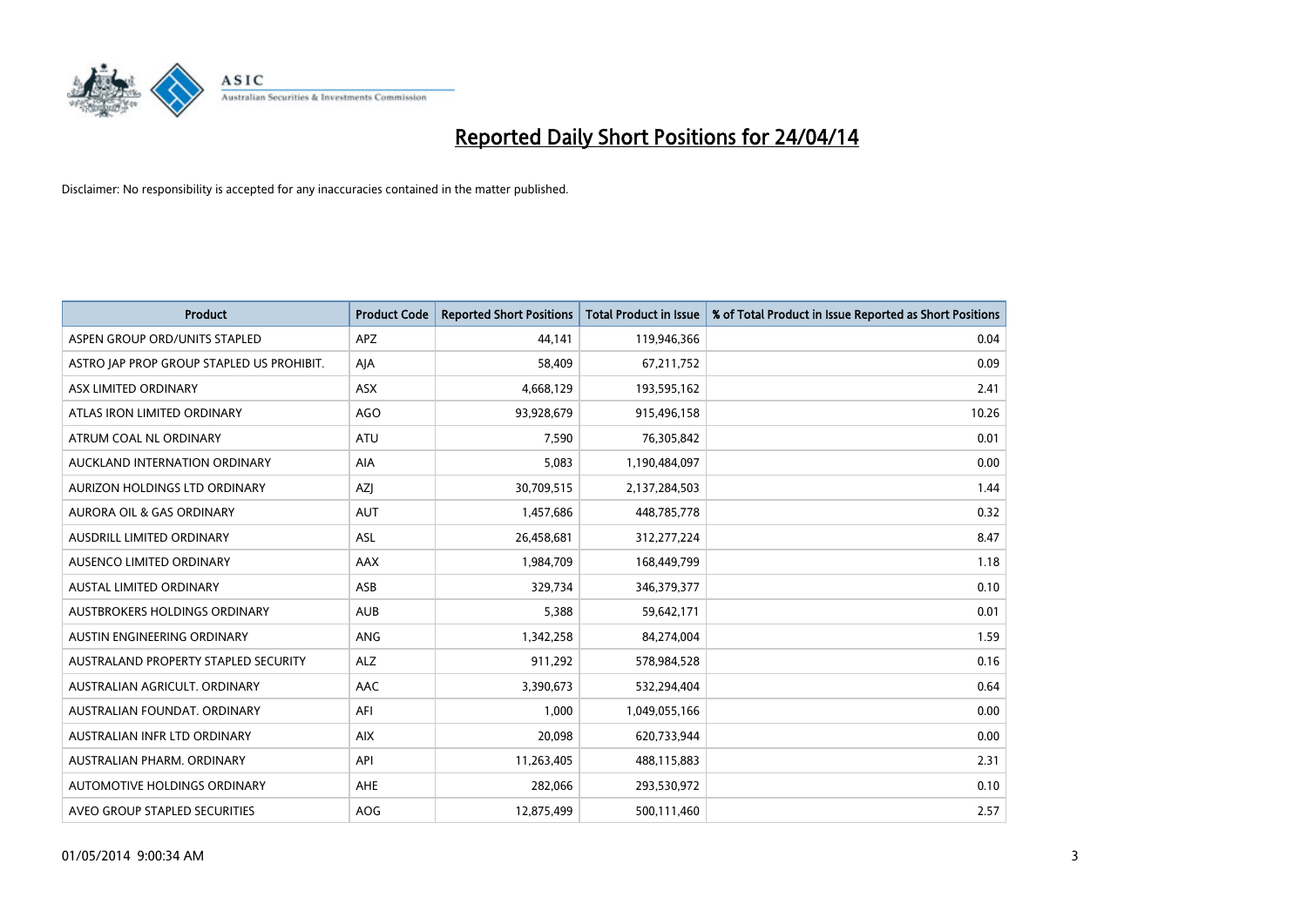

| <b>Product</b>                       | <b>Product Code</b> | <b>Reported Short Positions</b> | <b>Total Product in Issue</b> | % of Total Product in Issue Reported as Short Positions |
|--------------------------------------|---------------------|---------------------------------|-------------------------------|---------------------------------------------------------|
| AWE LIMITED ORDINARY                 | <b>AWE</b>          | 417,069                         | 522,696,385                   | 0.08                                                    |
| AZONTO PET LTD ORDINARY              | <b>APY</b>          | 1                               | 1,158,625,100                 | 0.00                                                    |
| AZUMAH RESOURCES ORDINARY            | <b>AZM</b>          | $\mathbf{1}$                    | 356,189,096                   | 0.00                                                    |
| BANDANNA ENERGY ORDINARY             | <b>BND</b>          | 26,868,188                      | 528,481,199                   | 5.08                                                    |
| BANK OF QUEENSLAND. ORDINARY         | <b>BOQ</b>          | 6,212,221                       | 322,566,581                   | 1.93                                                    |
| <b>BANNERMAN RESOURCES ORDINARY</b>  | <b>BMN</b>          | 47                              | 324,938,790                   | 0.00                                                    |
| <b>BASE RES LIMITED ORDINARY</b>     | <b>BSE</b>          | 6,494,790                       | 561,840,029                   | 1.16                                                    |
| BATHURST RES LTD. ORDINARY           | <b>BRL</b>          | 10,746,229                      | 821,457,725                   | 1.31                                                    |
| BC IRON LIMITED ORDINARY             | <b>BCI</b>          | 1,983,738                       | 124,028,630                   | 1.60                                                    |
| BEACH ENERGY LIMITED ORDINARY        | <b>BPT</b>          | 18,021,406                      | 1,289,629,060                 | 1.40                                                    |
| BEADELL RESOURCE LTD ORDINARY        | <b>BDR</b>          | 38,486,385                      | 790,777,280                   | 4.87                                                    |
| <b>BEGA CHEESE LTD ORDINARY</b>      | <b>BGA</b>          | 524,452                         | 152,245,802                   | 0.34                                                    |
| BENDIGO AND ADELAIDE ORDINARY        | <b>BEN</b>          | 12,964,489                      | 412,684,737                   | 3.14                                                    |
| BENITEC BIOPHARMA ORDINARY           | <b>BLT</b>          | 3,750                           | 114,898,793                   | 0.00                                                    |
| BENTHAM IMF LTD ORDINARY             | <b>IMF</b>          | 4,373,139                       | 165,370,269                   | 2.64                                                    |
| BERKELEY RESOURCES ORDINARY          | <b>BKY</b>          | 131,002                         | 180,361,323                   | 0.07                                                    |
| BETASHARES ASX RES ETF UNITS         | <b>ORE</b>          | 517,432                         | 3,022,150                     | 17.12                                                   |
| <b>BHP BILLITON LIMITED ORDINARY</b> | <b>BHP</b>          | 9,962,424                       | 3,211,691,105                 | 0.31                                                    |
| <b>BIGAIR GROUP LIMITED ORDINARY</b> | <b>BGL</b>          | 20,335                          | 171,525,849                   | 0.01                                                    |
| <b>BILLABONG ORDINARY</b>            | <b>BBG</b>          | 11,902,944                      | 990,370,034                   | 1.20                                                    |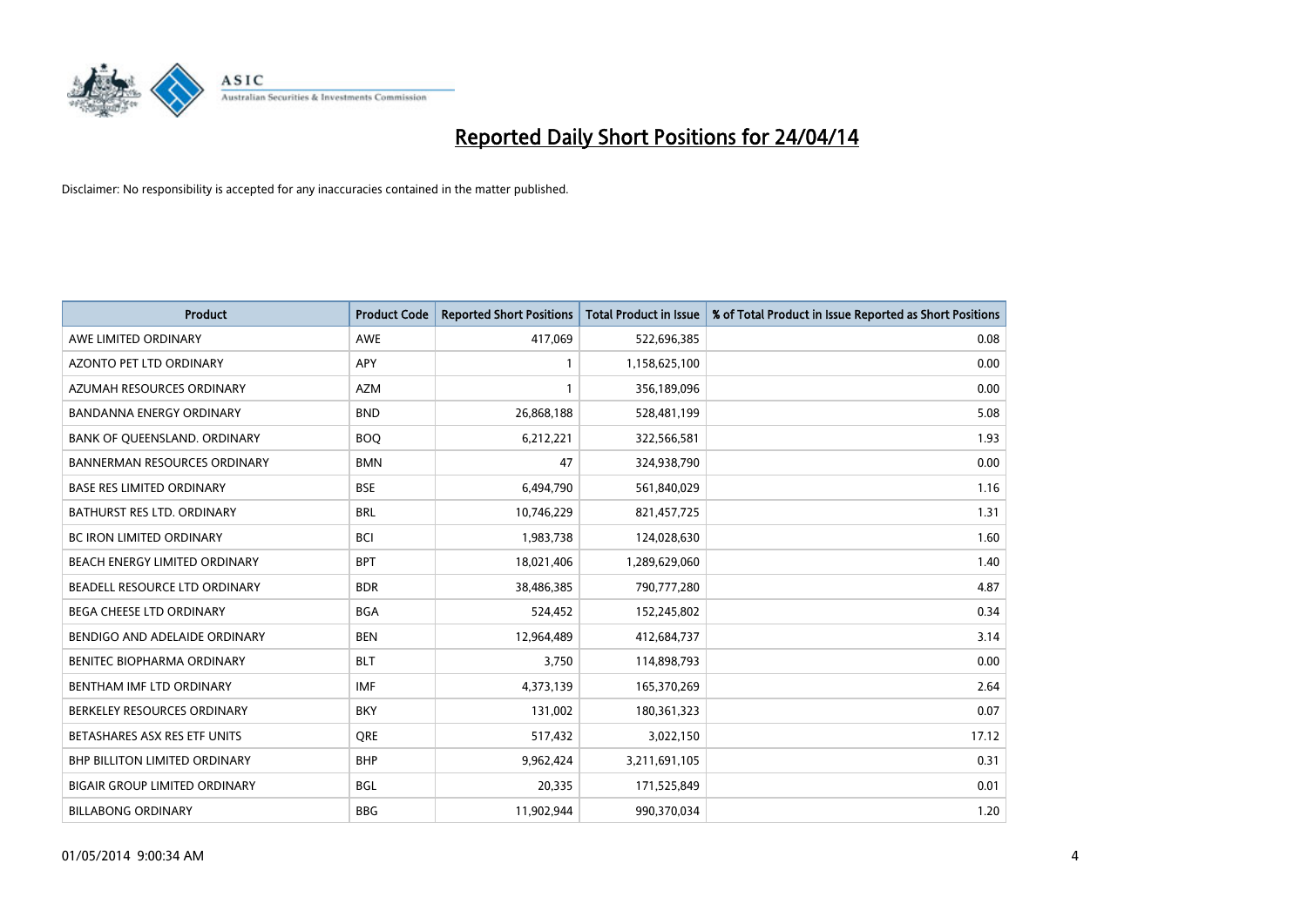

| <b>Product</b>                         | <b>Product Code</b> | <b>Reported Short Positions</b> | <b>Total Product in Issue</b> | % of Total Product in Issue Reported as Short Positions |
|----------------------------------------|---------------------|---------------------------------|-------------------------------|---------------------------------------------------------|
| <b>BIONOMICS LIMITED ORDINARY</b>      | <b>BNO</b>          | 120,959                         | 417,331,567                   | 0.03                                                    |
| BIRIMIAN GOLD LTD ORDINARY             | <b>BGS</b>          | 212,664                         | 824,981,654                   | 0.03                                                    |
| <b>BLACKMORES LIMITED ORDINARY</b>     | <b>BKL</b>          | 6,544                           | 17,113,392                    | 0.04                                                    |
| BLACKTHORN RESOURCES ORD US PROHIBITED | <b>BTR</b>          | 283,261                         | 164,285,950                   | 0.17                                                    |
| <b>BLUESCOPE STEEL LTD ORDINARY</b>    | <b>BSL</b>          | 5,910,175                       | 558,848,896                   | 1.06                                                    |
| <b>BOART LONGYEAR ORDINARY</b>         | <b>BLY</b>          | 49,148,977                      | 461,163,412                   | 10.66                                                   |
| <b>BOOM LOGISTICS ORDINARY</b>         | <b>BOL</b>          | 99,999                          | 474,868,764                   | 0.02                                                    |
| BORAL LIMITED, ORDINARY                | <b>BLD</b>          | 24,087,364                      | 782,736,249                   | 3.08                                                    |
| <b>BRADKEN LIMITED ORDINARY</b>        | <b>BKN</b>          | 18,164,741                      | 171,027,249                   | 10.62                                                   |
| <b>BRAMBLES LIMITED ORDINARY</b>       | <b>BXB</b>          | 1,312,945                       | 1,562,892,933                 | 0.08                                                    |
| BREVILLE GROUP LTD ORDINARY            | <b>BRG</b>          | 1,988,601                       | 130,095,322                   | 1.53                                                    |
| <b>BRICKWORKS LIMITED ORDINARY</b>     | <b>BKW</b>          | 10,981                          | 148,038,996                   | 0.01                                                    |
| <b>BROCKMAN MINING LTD ORDINARY</b>    | <b>BCK</b>          | 36                              | 8,381,982,131                 | 0.00                                                    |
| BT INVESTMENT MNGMNT ORDINARY          | <b>BTT</b>          | 98,590                          | 282,727,073                   | 0.03                                                    |
| <b>BURSON GROUP LTD ORDINARY</b>       | <b>BAP</b>          | 7,314,469                       | 163,585,666                   | 4.47                                                    |
| <b>BURU ENERGY ORDINARY</b>            | <b>BRU</b>          | 14,657,408                      | 298,505,530                   | 4.91                                                    |
| <b>BWP TRUST ORDINARY UNITS</b>        | <b>BWP</b>          | 7,967,213                       | 634,395,195                   | 1.26                                                    |
| <b>CABCHARGE AUSTRALIA ORDINARY</b>    | CAB                 | 8,819,137                       | 120,430,683                   | 7.32                                                    |
| CALTEX AUSTRALIA ORDINARY              | <b>CTX</b>          | 1,427,175                       | 270,000,000                   | 0.53                                                    |
| CAPITOL HEALTH ORDINARY                | CAJ                 | 296,363                         | 430,799,793                   | 0.07                                                    |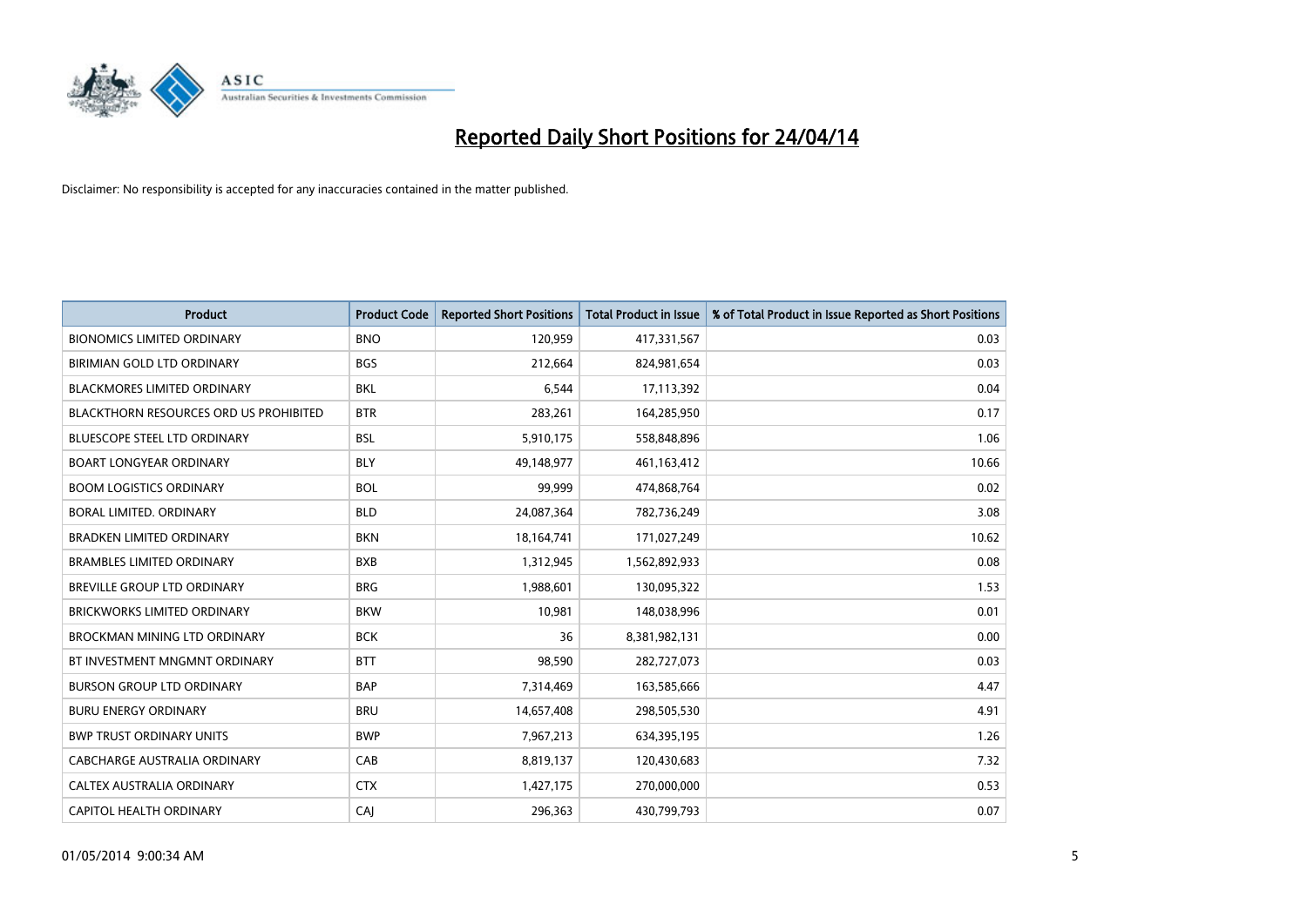

| <b>Product</b>                          | <b>Product Code</b> | <b>Reported Short Positions</b> | <b>Total Product in Issue</b> | % of Total Product in Issue Reported as Short Positions |
|-----------------------------------------|---------------------|---------------------------------|-------------------------------|---------------------------------------------------------|
| <b>CARDNO LIMITED ORDINARY</b>          | CDD                 | 6,415,564                       | 162,093,266                   | 3.96                                                    |
| <b>CARINDALE PROPERTY UNIT</b>          | <b>CDP</b>          | 482                             | 70,000,000                    | 0.00                                                    |
| CARNARVON PETROLEUM ORDINARY            | <b>CVN</b>          | 734                             | 986,565,952                   | 0.00                                                    |
| CARSALES.COM LTD ORDINARY               | <b>CRZ</b>          | 7,103,913                       | 237,803,965                   | 2.99                                                    |
| <b>CASH CONVERTERS ORDINARY</b>         | CCV                 | 11,737,260                      | 428,886,124                   | 2.74                                                    |
| CEDAR WOODS PROP. ORDINARY              | <b>CWP</b>          | 10,479                          | 73,732,683                    | 0.01                                                    |
| CENTRAL PETROLEUM ORDINARY              | <b>CTP</b>          | 492,167                         | 348,718,957                   | 0.14                                                    |
| CFS RETAIL TRUST GRP STAPLED SECURITIES | <b>CFX</b>          | 70,056,147                      | 3,018,050,810                 | 2.32                                                    |
| CHALLENGER DIV.PRO. STAPLED UNITS       | <b>CDI</b>          | 15,628                          | 214,101,013                   | 0.01                                                    |
| <b>CHALLENGER LIMITED ORDINARY</b>      | <b>CGF</b>          | 863,706                         | 530,862,585                   | 0.16                                                    |
| CHANDLER MACLEOD LTD ORDINARY           | <b>CMG</b>          | 1                               | 547,985,086                   | 0.00                                                    |
| CHARTER HALL GROUP STAPLED US PROHIBIT. | <b>CHC</b>          | 216,783                         | 347,925,558                   | 0.06                                                    |
| <b>CHARTER HALL RETAIL UNITS</b>        | <b>COR</b>          | 11,697,228                      | 369,040,750                   | 3.17                                                    |
| <b>CHORUS LIMITED ORDINARY</b>          | <b>CNU</b>          | 127,916                         | 396,369,767                   | 0.03                                                    |
| CITIGOLD CORP LTD ORDINARY              | <b>CTO</b>          | 153,427                         | 1,495,764,906                 | 0.01                                                    |
| CLINUVEL PHARMACEUT. ORDINARY           | <b>CUV</b>          | 600                             | 38,217,038                    | 0.00                                                    |
| COAL OF AFRICA LTD ORDINARY             | <b>CZA</b>          | 426                             | 1,048,368,613                 | 0.00                                                    |
| COALSPUR MINES LTD ORDINARY             | <b>CPL</b>          | 6,212,754                       | 641,394,435                   | 0.97                                                    |
| <b>COBAR CONSOLIDATED ORDINARY</b>      | CCU                 | 100,000                         | 329,715,353                   | 0.03                                                    |
| COCA-COLA AMATIL ORDINARY               | <b>CCL</b>          | 16,706,816                      | 763,590,249                   | 2.19                                                    |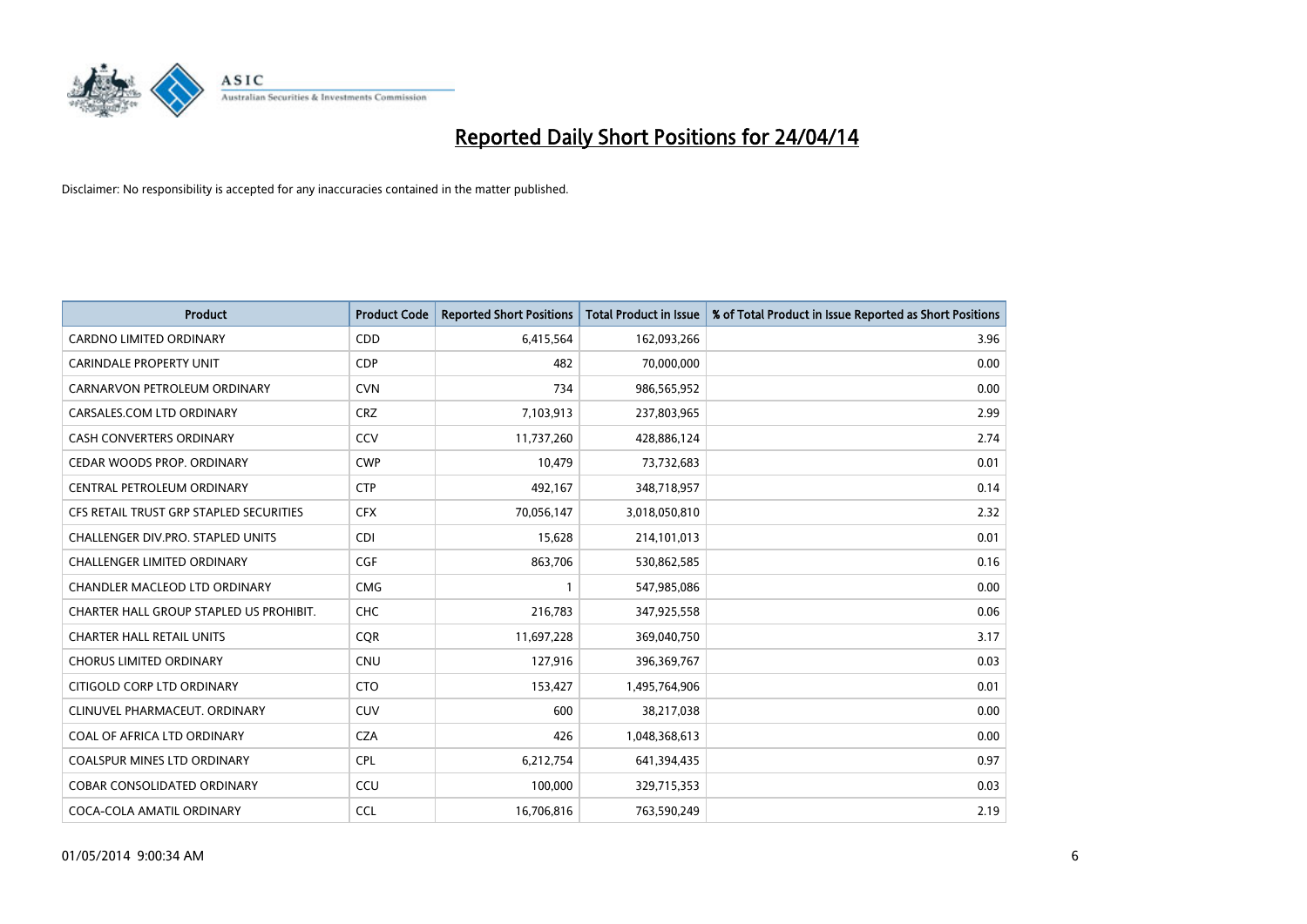

| <b>Product</b>                          | <b>Product Code</b> | <b>Reported Short Positions</b> | <b>Total Product in Issue</b> | % of Total Product in Issue Reported as Short Positions |
|-----------------------------------------|---------------------|---------------------------------|-------------------------------|---------------------------------------------------------|
| <b>COCHLEAR LIMITED ORDINARY</b>        | <b>COH</b>          | 9,386,785                       | 57,062,020                    | 16.45                                                   |
| COCKATOO COAL ORDINARY                  | <b>COK</b>          | 167,987                         | 4,560,196,928                 | 0.00                                                    |
| <b>CODAN LIMITED ORDINARY</b>           | <b>CDA</b>          | 642,612                         | 176,969,924                   | 0.36                                                    |
| <b>COFFEY INTERNATIONAL ORDINARY</b>    | <b>COF</b>          | 18,923                          | 255,833,165                   | 0.01                                                    |
| <b>COKAL LTD ORDINARY</b>               | <b>CKA</b>          | 13,650                          | 471,103,926                   | 0.00                                                    |
| <b>COLLECTION HOUSE ORDINARY</b>        | <b>CLH</b>          | 2,194,799                       | 129,717,785                   | 1.69                                                    |
| <b>COLLINS FOODS LTD ORDINARY</b>       | <b>CKF</b>          | 29,701                          | 93,000,003                    | 0.03                                                    |
| COMMONWEALTH BANK, ORDINARY             | <b>CBA</b>          | 9,158,757                       | 1,621,319,194                 | 0.56                                                    |
| <b>COMPASS RESOURCES ORDINARY</b>       | <b>CMR</b>          | 7,472                           | 1,403,744,100                 | 0.00                                                    |
| <b>COMPUTERSHARE LTD ORDINARY</b>       | <b>CPU</b>          | 12,315,392                      | 556,203,079                   | 2.21                                                    |
| COOPER ENERGY LTD ORDINARY              | <b>COE</b>          | 2,299                           | 329,235,509                   | 0.00                                                    |
| <b>CORP TRAVEL LIMITED ORDINARY</b>     | <b>CTD</b>          | 82,110                          | 89,890,762                    | 0.09                                                    |
| <b>COVER-MORE GRP LTD ORDINARY</b>      | <b>CVO</b>          | 2,843,060                       | 317,750,000                   | 0.89                                                    |
| <b>CREDIT CORP GROUP ORDINARY</b>       | <b>CCP</b>          | 341,827                         | 46,131,882                    | 0.74                                                    |
| <b>CROMWELL PROP STAPLED SECURITIES</b> | <b>CMW</b>          | 14,227,616                      | 1,724,697,156                 | 0.82                                                    |
| <b>CROWE HORWATH AUS ORDINARY</b>       | <b>CRH</b>          | 946,720                         | 273,005,429                   | 0.35                                                    |
| CROWN RESORTS LTD ORDINARY              | <b>CWN</b>          | 2,296,970                       | 728,394,185                   | 0.32                                                    |
| <b>CSG LIMITED ORDINARY</b>             | CSV                 | 242,656                         | 278,973,075                   | 0.09                                                    |
| <b>CSL LIMITED ORDINARY</b>             | <b>CSL</b>          | 637,737                         | 482,045,548                   | 0.13                                                    |
| <b>CSR LIMITED ORDINARY</b>             | <b>CSR</b>          | 15,179,969                      | 506,000,315                   | 3.00                                                    |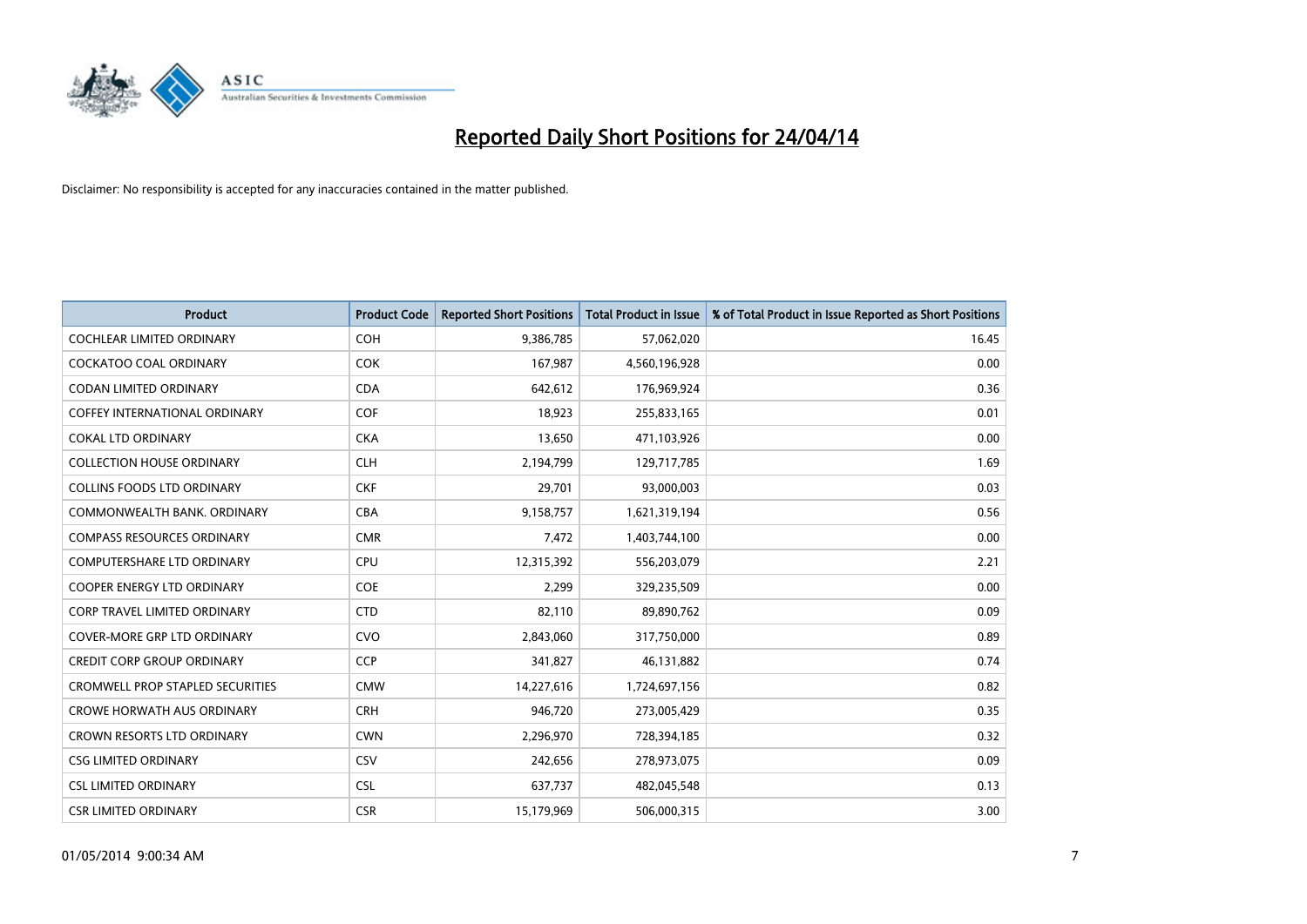

| <b>Product</b>                     | <b>Product Code</b> | <b>Reported Short Positions</b> | <b>Total Product in Issue</b> | % of Total Product in Issue Reported as Short Positions |
|------------------------------------|---------------------|---------------------------------|-------------------------------|---------------------------------------------------------|
| <b>CUDECO LIMITED ORDINARY</b>     | CDU                 | 8,860,661                       | 234,583,408                   | 3.78                                                    |
| DART ENERGY LTD ORDINARY           | <b>DTE</b>          | 4,241,616                       | 1,108,752,733                 | 0.38                                                    |
| DATA#3 LIMITED ORDINARY            | <b>DTL</b>          | 207,965                         | 153,974,950                   | 0.14                                                    |
| DAVID JONES LIMITED ORDINARY       | <b>DIS</b>          | 19,944,419                      | 537,137,845                   | 3.71                                                    |
| DECMIL GROUP LIMITED ORDINARY      | <b>DCG</b>          | 1,718,509                       | 168,657,794                   | 1.02                                                    |
| DEEP YELLOW LIMITED ORDINARY       | <b>DYL</b>          | 800,000                         | 1,617,041,367                 | 0.05                                                    |
| DEVINE LIMITED ORDINARY            | <b>DVN</b>          | 10,000                          | 158,730,556                   | 0.01                                                    |
| DEXUS PROPERTY GROUP STAPLED UNITS | <b>DXS</b>          | 14,280,952                      | 5,433,110,810                 | 0.26                                                    |
| DICK SMITH HLDGS ORDINARY          | <b>DSH</b>          | 13,431,235                      | 236,511,364                   | 5.68                                                    |
| DISCOVERY METALS LTD ORDINARY      | <b>DML</b>          | 2,106,635                       | 560,034,418                   | 0.38                                                    |
| DOMINO PIZZA ENTERPR ORDINARY      | <b>DMP</b>          | 1,790,064                       | 85,915,713                    | 2.08                                                    |
| DONACO INTERNATIONAL ORDINARY      | <b>DNA</b>          | 2,311,331                       | 430,516,312                   | 0.54                                                    |
| DOWNER EDI LIMITED ORDINARY        | <b>DOW</b>          | 15,477,822                      | 435,399,975                   | 3.55                                                    |
| DRAGON MINING LTD ORDINARY         | <b>DRA</b>          | 50,000                          | 88,840,613                    | 0.06                                                    |
| DRILLSEARCH ENERGY ORDINARY        | <b>DLS</b>          | 12,140,182                      | 432,965,895                   | 2.80                                                    |
| DUET GROUP STAPLED US PROHIBIT.    | <b>DUE</b>          | 12,402,053                      | 1,317,809,323                 | 0.94                                                    |
| DULUXGROUP LIMITED ORDINARY        | <b>DLX</b>          | 2,121,646                       | 381,093,950                   | 0.56                                                    |
| <b>DWS LTD ORDINARY</b>            | <b>DWS</b>          | 7,001                           | 132,362,763                   | 0.01                                                    |
| ECHO ENTERTAINMENT ORDINARY        | <b>EGP</b>          | 32,565,152                      | 825,672,730                   | 3.94                                                    |
| ELDERS LIMITED ORDINARY            | ELD                 | 19,776,309                      | 455,013,329                   | 4.35                                                    |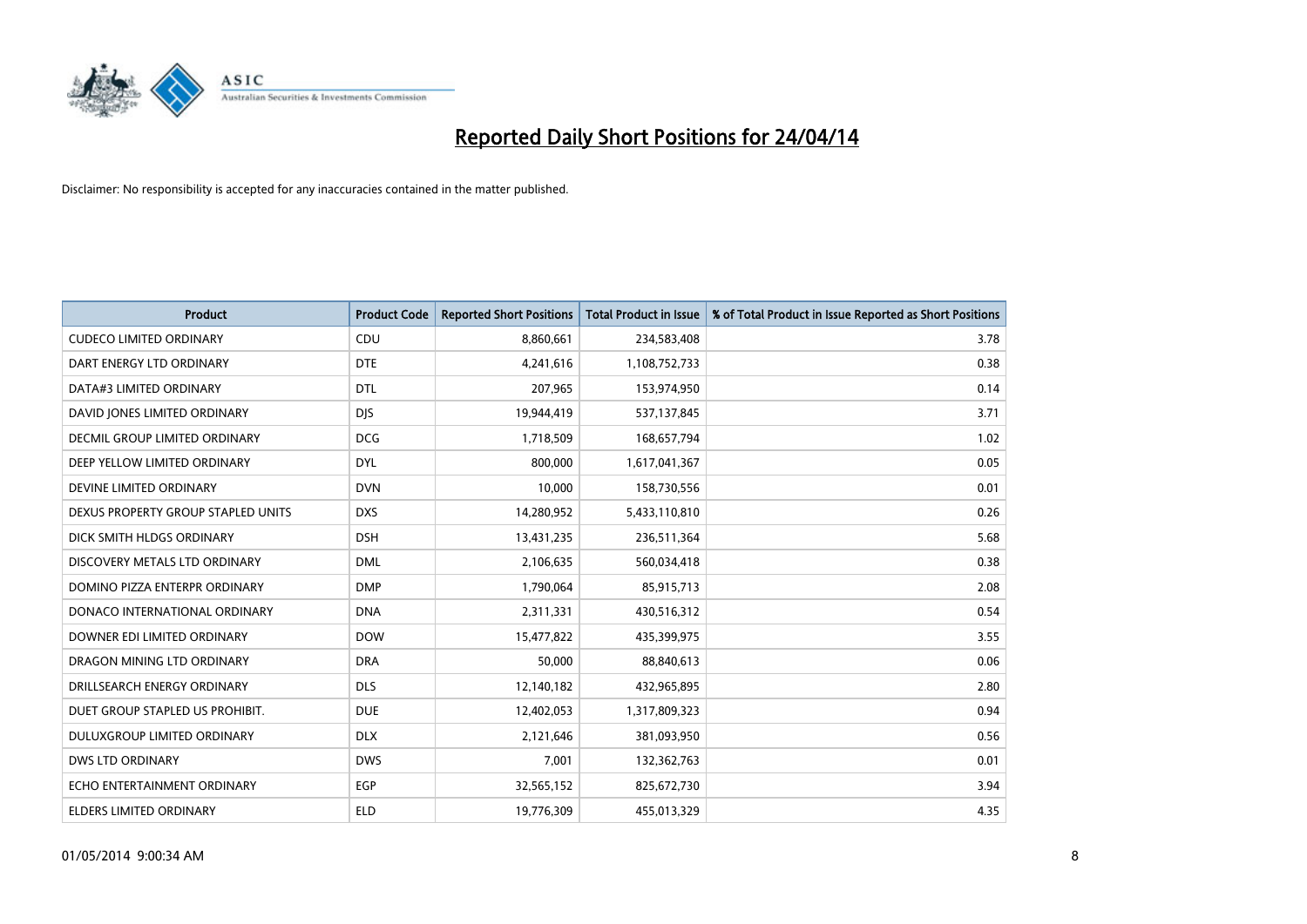

| <b>Product</b>                         | <b>Product Code</b> | <b>Reported Short Positions</b> | <b>Total Product in Issue</b> | % of Total Product in Issue Reported as Short Positions |
|----------------------------------------|---------------------|---------------------------------|-------------------------------|---------------------------------------------------------|
| ELEMENTAL MINERALS ORDINARY            | <b>ELM</b>          | 169,288                         | 303,263,391                   | 0.06                                                    |
| <b>EMECO HOLDINGS ORDINARY</b>         | <b>EHL</b>          | 14,629,980                      | 599,675,707                   | 2.44                                                    |
| <b>ENDEAVOUR MIN CORP CDI 1:1</b>      | <b>EVR</b>          | 31,265                          | 59,800,104                    | 0.05                                                    |
| <b>ENERGY RESOURCES ORDINARY 'A'</b>   | <b>ERA</b>          | 8,835,499                       | 517,725,062                   | 1.71                                                    |
| <b>ENERGY WORLD CORPOR, ORDINARY</b>   | <b>EWC</b>          | 61,832,006                      | 1,734,166,672                 | 3.57                                                    |
| ENVESTRA LIMITED ORDINARY              | <b>ENV</b>          | 465,554                         | 1,796,808,474                 | 0.03                                                    |
| EQUATORIAL RES LTD ORDINARY            | EQX                 | 2,041                           | 122,185,353                   | 0.00                                                    |
| ERM POWER LIMITED ORDINARY             | EPW                 | 610,496                         | 239,269,727                   | 0.26                                                    |
| ETHANE PIPELINE STAPLED SECURITIES     | <b>EPX</b>          | 14,307                          | 69,302,275                    | 0.02                                                    |
| EVOLUTION MINING LTD ORDINARY          | <b>EVN</b>          | 28,124,243                      | 709,989,453                   | 3.96                                                    |
| FAIRFAX MEDIA LTD ORDINARY             | <b>FXJ</b>          | 88,607,741                      | 2,351,955,725                 | 3.77                                                    |
| <b>FANTASTIC HOLDINGS ORDINARY</b>     | <b>FAN</b>          | 18,018                          | 103,068,398                   | 0.02                                                    |
| <b>FAR LTD ORDINARY</b>                | <b>FAR</b>          | 24,108,724                      | 2,499,846,742                 | 0.96                                                    |
| FEDERATION CNTRES ORD/UNIT STAPLED SEC | <b>FDC</b>          | 3,874,536                       | 1,427,641,565                 | 0.27                                                    |
| FISHER & PAYKEL H. ORDINARY            | <b>FPH</b>          | 1,332,612                       | 551,121,498                   | 0.24                                                    |
| FLEETWOOD CORP ORDINARY                | <b>FWD</b>          | 2,276,700                       | 60,581,211                    | 3.76                                                    |
| FLETCHER BUILDING ORDINARY             | <b>FBU</b>          | 1,338,137                       | 687,854,788                   | 0.19                                                    |
| FLEXIGROUP LIMITED ORDINARY            | <b>FXL</b>          | 1,393,002                       | 304,096,060                   | 0.46                                                    |
| FLIGHT CENTRE TRAVEL ORDINARY          | <b>FLT</b>          | 5,968,485                       | 100,558,707                   | 5.94                                                    |
| FLINDERS MINES LTD ORDINARY            | <b>FMS</b>          | 3,392,194                       | 2,400,995,602                 | 0.14                                                    |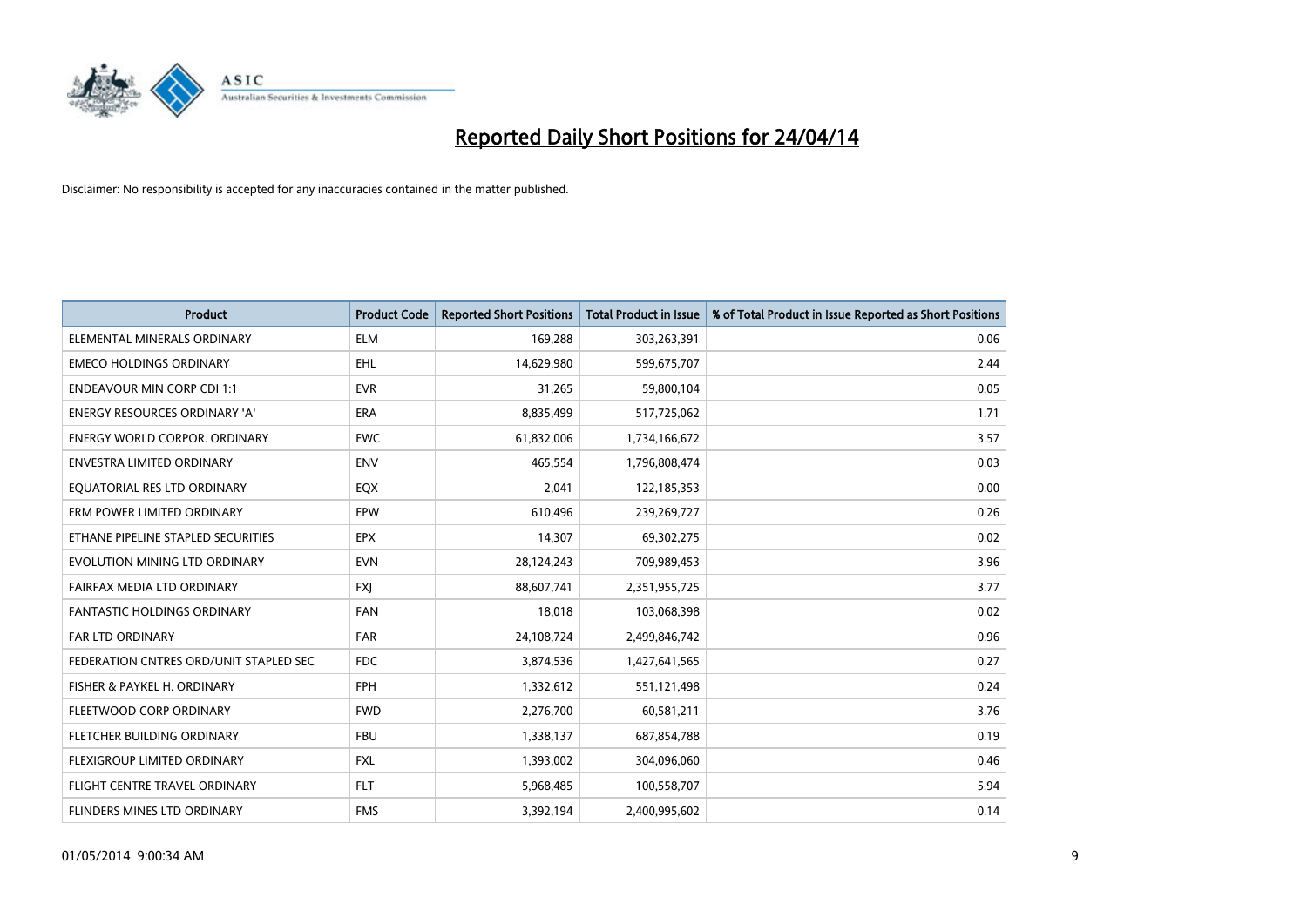

| <b>Product</b>                             | <b>Product Code</b> | <b>Reported Short Positions</b> | <b>Total Product in Issue</b> | % of Total Product in Issue Reported as Short Positions |
|--------------------------------------------|---------------------|---------------------------------|-------------------------------|---------------------------------------------------------|
| <b>FOCUS MINERALS LTD ORDINARY</b>         | <b>FML</b>          | 10,000,000                      | 9,137,375,877                 | 0.11                                                    |
| FONTERRA SHARE FUND ORDINARY UNITS         | <b>FSF</b>          | 3,057                           | 106,627,436                   | 0.00                                                    |
| <b>FORGE GROUP LIMITED ORDINARY</b>        | FGE                 | 2,714,488                       | 86,169,014                    | 3.15                                                    |
| <b>FORTESCUE METALS GRP ORDINARY</b>       | <b>FMG</b>          | 149,581,033                     | 3,113,798,151                 | 4.80                                                    |
| FREEDOM FOOD LTD ORDINARY                  | <b>FNP</b>          | 10,000                          | 149,846,138                   | 0.01                                                    |
| <b>FREELANCER LTD ORDINARY</b>             | <b>FLN</b>          | 13,179                          | 436,500,000                   | 0.00                                                    |
| <b>G.U.D. HOLDINGS ORDINARY</b>            | GUD                 | 2,747,879                       | 71,241,319                    | 3.86                                                    |
| <b>G8 EDUCATION LIMITED ORDINARY</b>       | <b>GEM</b>          | 10,325,560                      | 316,484,749                   | 3.26                                                    |
| <b>GALAXY RESOURCES ORDINARY</b>           | GXY                 | 329,458                         | 1,027,073,389                 | 0.03                                                    |
| <b>GBST HOLDINGS., ORDINARY</b>            | GBT                 | 26,989                          | 66,561,725                    | 0.04                                                    |
| <b>GDI PROPERTY GRP STAPLED SECURITIES</b> | GDI                 | 2,375,969                       | 567,575,025                   | 0.42                                                    |
| <b>GENETIC TECHNOLOGIES ORDINARY</b>       | GTG                 | 2,106,360                       | 664,769,002                   | 0.32                                                    |
| <b>GEODYNAMICS LIMITED ORDINARY</b>        | GDY                 | 819                             | 406,452,608                   | 0.00                                                    |
| GI DYNAMICS, INC CDI US PROHIBITED         | GID                 | 921,000                         | 398,231,465                   | 0.23                                                    |
| <b>GINDALBIE METALS LTD ORDINARY</b>       | GBG                 | 39,863,002                      | 1,493,660,842                 | 2.67                                                    |
| <b>GOODMAN FIELDER, ORDINARY</b>           | <b>GFF</b>          | 76,244,369                      | 1,955,559,207                 | 3.90                                                    |
| <b>GOODMAN GROUP STAPLED</b>               | <b>GMG</b>          | 4,843,423                       | 1,727,685,976                 | 0.28                                                    |
| <b>GPT GROUP STAPLED SEC.</b>              | <b>GPT</b>          | 7,035,989                       | 1,685,460,955                 | 0.42                                                    |
| <b>GRAINCORP LIMITED A CLASS ORDINARY</b>  | <b>GNC</b>          | 4,931,823                       | 228,855,628                   | 2.15                                                    |
| <b>GRANGE RESOURCES. ORDINARY</b>          | GRR                 | 4,695,990                       | 1,157,097,869                 | 0.41                                                    |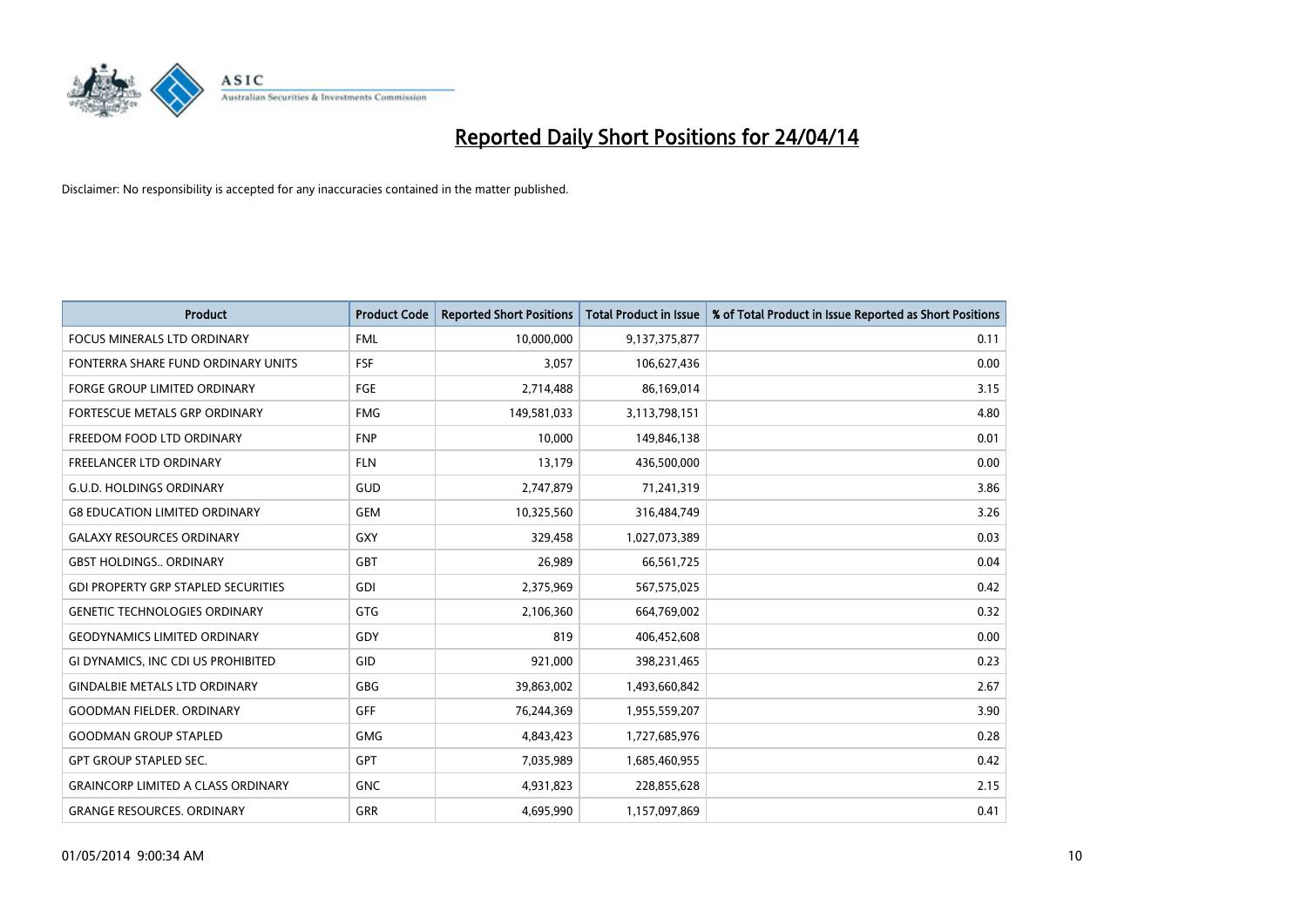

| <b>Product</b>                                   | <b>Product Code</b> | <b>Reported Short Positions</b> | <b>Total Product in Issue</b> | % of Total Product in Issue Reported as Short Positions |
|--------------------------------------------------|---------------------|---------------------------------|-------------------------------|---------------------------------------------------------|
| <b>GREENCROSS LIMITED ORDINARY</b>               | <b>GXL</b>          | 3,103                           | 90,893,174                    | 0.00                                                    |
| <b>GREENLAND MIN EN LTD ORDINARY</b>             | GGG                 | 3,871,996                       | 575,497,356                   | 0.67                                                    |
| <b>GROWTHPOINT PROPERTY ORD/UNIT STAPLED SEC</b> | GOZ                 | 13,310                          | 488,029,437                   | 0.00                                                    |
| <b>GRYPHON MINERALS LTD ORDINARY</b>             | GRY                 | 3,393,625                       | 400,889,282                   | 0.85                                                    |
| <b>GUILDFORD COAL LTD ORDINARY</b>               | <b>GUF</b>          | 216,030                         | 761,857,020                   | 0.03                                                    |
| <b>GUINNESS PEAT GROUP. CDI 1:1</b>              | <b>GPG</b>          | 81,925                          | 173,712,997                   | 0.05                                                    |
| <b>GWA GROUP LTD ORDINARY</b>                    | <b>GWA</b>          | 10,343,977                      | 306,533,770                   | 3.37                                                    |
| HARVEY NORMAN ORDINARY                           | <b>HVN</b>          | 63,909,251                      | 1,062,316,784                 | 6.02                                                    |
| <b>HENDERSON GROUP CDI 1:1</b>                   | <b>HGG</b>          | 1,799,380                       | 639,330,231                   | 0.28                                                    |
| HFA HOLDINGS LIMITED ORDINARY                    | <b>HFA</b>          | 3,809                           | 118,738,157                   | 0.00                                                    |
| <b>HIGHLANDS PACIFIC ORDINARY</b>                | <b>HIG</b>          | 10,001                          | 854,261,346                   | 0.00                                                    |
| HILLGROVE RES LTD ORDINARY                       | <b>HGO</b>          | 794,270                         | 1,180,889,221                 | 0.07                                                    |
| <b>HILLS LTD ORDINARY</b>                        | <b>HIL</b>          | 500,000                         | 235, 173, 156                 | 0.21                                                    |
| HORIZON OIL LIMITED ORDINARY                     | <b>HZN</b>          | 100,287,694                     | 1,301,147,932                 | 7.71                                                    |
| HOT CHILI LTD ORDINARY                           | <b>HCH</b>          | 10,000                          | 347,732,196                   | 0.00                                                    |
| <b>HOTEL PROPERTY STAPLED</b>                    | <b>HPI</b>          | 75,407                          | 132,870,000                   | 0.06                                                    |
| <b>IBUY GROUP LTD ORDINARY</b>                   | <b>IBY</b>          | 1,344,100                       | 417,609,313                   | 0.32                                                    |
| <b>ICAR ASIA LTD ORDINARY</b>                    | ICQ                 | 12,253                          | 121,889,834                   | 0.01                                                    |
| <b>ICON ENERGY LIMITED ORDINARY</b>              | <b>ICN</b>          | 30,001                          | 615,774,351                   | 0.00                                                    |
| <b>IINET LIMITED ORDINARY</b>                    | <b>IIN</b>          | 3,137,143                       | 161,238,847                   | 1.95                                                    |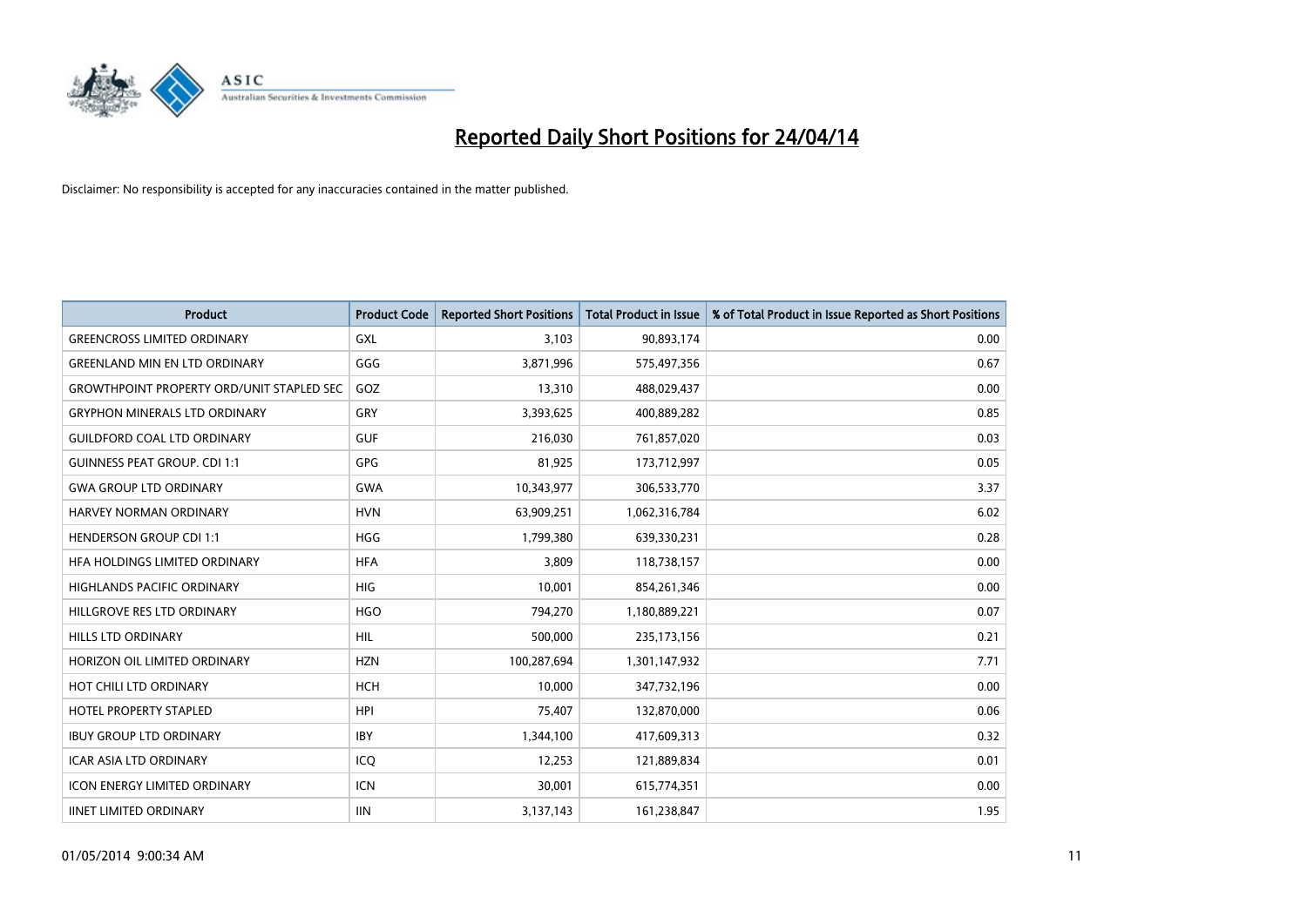

| <b>Product</b>                                  | <b>Product Code</b> | <b>Reported Short Positions</b> | <b>Total Product in Issue</b> | % of Total Product in Issue Reported as Short Positions |
|-------------------------------------------------|---------------------|---------------------------------|-------------------------------|---------------------------------------------------------|
| <b>ILUKA RESOURCES ORDINARY</b>                 | ILU                 | 40,766,618                      | 418,700,517                   | 9.74                                                    |
| <b>IMDEX LIMITED ORDINARY</b>                   | <b>IMD</b>          | 4,901,236                       | 210,473,188                   | 2.33                                                    |
| <b>INCITEC PIVOT ORDINARY</b>                   | IPL                 | 19,333,569                      | 1,644,919,097                 | 1.18                                                    |
| INDEPENDENCE GROUP ORDINARY                     | <b>IGO</b>          | 546,648                         | 233,323,905                   | 0.23                                                    |
| <b>INDOCHINE MINING LTD ORDINARY</b>            | <b>IDC</b>          | 18,008                          | 1,003,497,126                 | 0.00                                                    |
| <b>INDOPHIL RESOURCES ORDINARY</b>              | <b>IRN</b>          | 1,103,943                       | 1,203,146,194                 | 0.09                                                    |
| <b>INDUSTRIA REIT STAPLED</b>                   | <b>IDR</b>          | 6,857                           | 125,000,001                   | 0.01                                                    |
| <b>INFIGEN ENERGY STAPLED SECURITIES</b>        | <b>IFN</b>          | 3,071,262                       | 764,993,434                   | 0.40                                                    |
| INGENIA GROUP STAPLED SECURITIES                | <b>INA</b>          | 1,087,599                       | 676,240,232                   | 0.16                                                    |
| INSURANCE AUSTRALIA ORDINARY                    | IAG                 | 21,736,276                      | 2,341,618,048                 | 0.93                                                    |
| <b>INTREPID MINES ORDINARY</b>                  | <b>IAU</b>          | 17,985,891                      | 556,764,680                   | 3.23                                                    |
| <b>INVESTA OFFICE FUND STAPLED SECURITIES</b>   | <b>IOF</b>          | 960,734                         | 614,047,458                   | 0.16                                                    |
| <b>INVOCARE LIMITED ORDINARY</b>                | <b>IVC</b>          | 4,226,945                       | 110,030,298                   | 3.84                                                    |
| <b>IOOF HOLDINGS LTD ORDINARY</b>               | IFL                 | 2,388,800                       | 232,118,034                   | 1.03                                                    |
| <b>IPROPERTY GROUP LTD ORDINARY</b>             | <b>IPP</b>          | 627,492                         | 181,579,840                   | 0.35                                                    |
| <b>IRESS LIMITED ORDINARY</b>                   | <b>IRE</b>          | 626,892                         | 158,585,126                   | 0.40                                                    |
| <b>IRON ORE HOLDINGS ORDINARY</b>               | <b>IOH</b>          | 26,197                          | 161,174,005                   | 0.02                                                    |
| <b>ISELECT LTD ORDINARY</b>                     | <b>ISU</b>          | 296,572                         | 260,889,894                   | 0.11                                                    |
| <b>IAMES HARDIE INDUST CHESS DEPOSITARY INT</b> | <b>IHX</b>          | 4,564,356                       | 445,037,502                   | 1.03                                                    |
| <b>IB HI-FI LIMITED ORDINARY</b>                | <b>IBH</b>          | 12.010.725                      | 100,385,400                   | 11.96                                                   |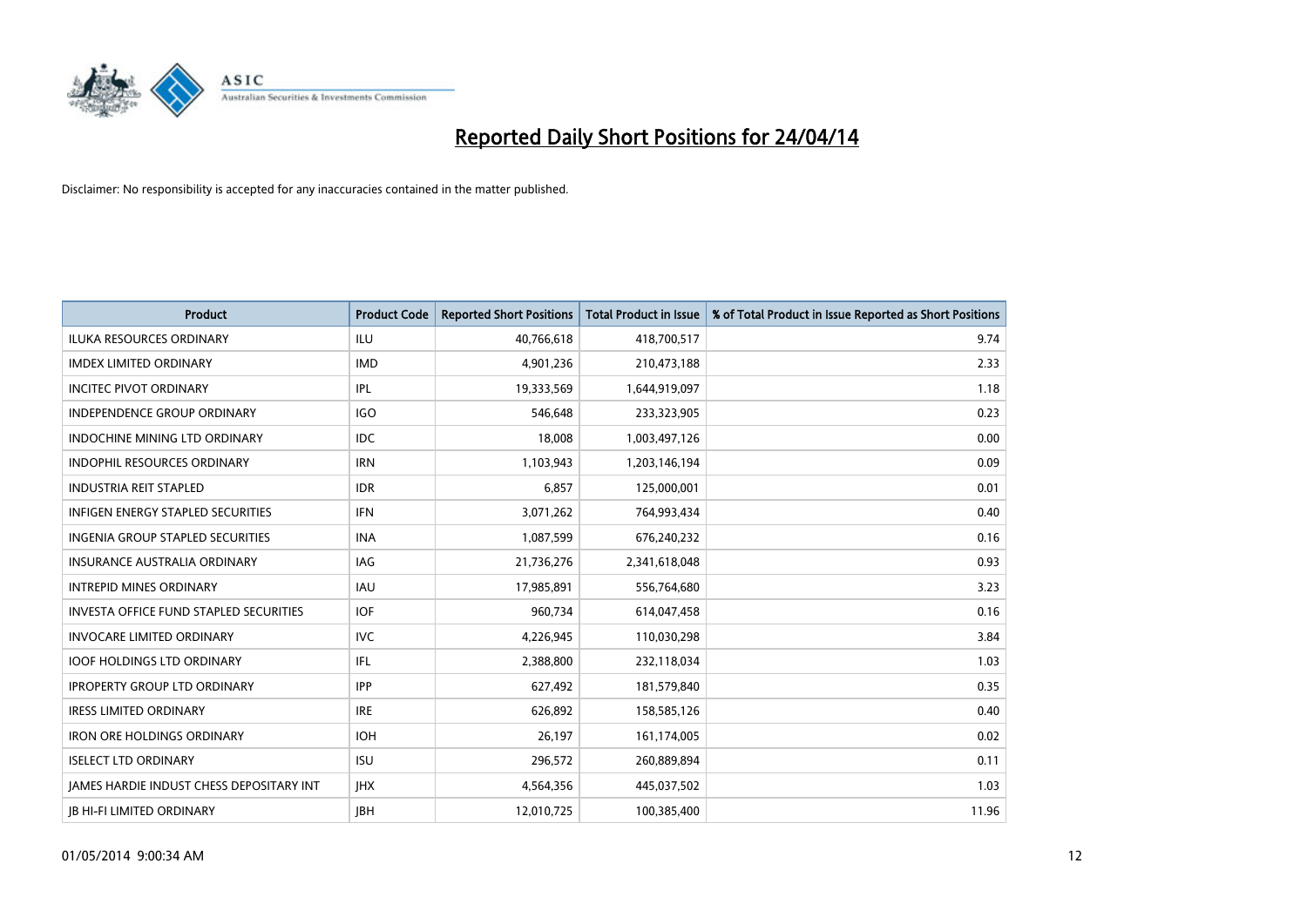

| <b>Product</b>                        | <b>Product Code</b> | <b>Reported Short Positions</b> | <b>Total Product in Issue</b> | % of Total Product in Issue Reported as Short Positions |
|---------------------------------------|---------------------|---------------------------------|-------------------------------|---------------------------------------------------------|
| <b>KAGARA LTD ORDINARY</b>            | KZL                 | 3,349,855                       | 798,953,117                   | 0.42                                                    |
| KAROON GAS AUSTRALIA ORDINARY         | <b>KAR</b>          | 14,478,826                      | 255,841,581                   | 5.66                                                    |
| KATHMANDU HOLD LTD ORDINARY           | <b>KMD</b>          | 228,819                         | 200,473,338                   | 0.11                                                    |
| <b>KBL MINING LIMITED ORDINARY</b>    | <b>KBL</b>          | 1,820                           | 393,535,629                   | 0.00                                                    |
| KINGSGATE CONSOLID. ORDINARY          | <b>KCN</b>          | 7,533,144                       | 223,584,937                   | 3.37                                                    |
| KINGSROSE MINING LTD ORDINARY         | <b>KRM</b>          | 232,540                         | 358,611,493                   | 0.06                                                    |
| LEIGHTON HOLDINGS ORDINARY            | LEI                 | 11,295,298                      | 337,965,688                   | 3.34                                                    |
| LEND LEASE GROUP UNIT/ORD STAPLED     | LLC                 | 4,880,645                       | 577,475,833                   | 0.85                                                    |
| LIQUEFIED NATURAL ORDINARY            | <b>LNG</b>          | 86,000                          | 355,829,015                   | 0.02                                                    |
| LONESTAR RESO LTD ORDINARY            | <b>LNR</b>          | 600,536                         | 697,187,211                   | 0.09                                                    |
| LYCOPODIUM LIMITED ORDINARY           | <b>LYL</b>          | 1,001                           | 38,955,103                    | 0.00                                                    |
| LYNAS CORPORATION ORDINARY            | <b>LYC</b>          | 129,975,147                     | 1,961,185,594                 | 6.63                                                    |
| <b>M2 GRP LTD ORDINARY</b>            | <b>MTU</b>          | 15,629,031                      | 179,511,351                   | 8.71                                                    |
| <b>MACA LIMITED ORDINARY</b>          | <b>MLD</b>          | 178,635                         | 202,676,373                   | 0.09                                                    |
| MACMAHON HOLDINGS ORDINARY            | <b>MAH</b>          | 30,077                          | 1,261,699,966                 | 0.00                                                    |
| MACO ATLAS ROADS GRP ORDINARY STAPLED | <b>MOA</b>          | 6,198,013                       | 487,230,540                   | 1.27                                                    |
| MACQUARIE GROUP LTD ORDINARY          | MQG                 | 1,401,920                       | 321,074,750                   | 0.44                                                    |
| MAGELLAN FIN GRP LTD ORDINARY         | <b>MFG</b>          | 2,568,272                       | 157,268,525                   | 1.63                                                    |
| MATRIX C & E LTD ORDINARY             | <b>MCE</b>          | 2,912,902                       | 94,555,428                    | 3.08                                                    |
| <b>MAVERICK DRILLING ORDINARY</b>     | <b>MAD</b>          | 7,275,417                       | 533,885,763                   | 1.36                                                    |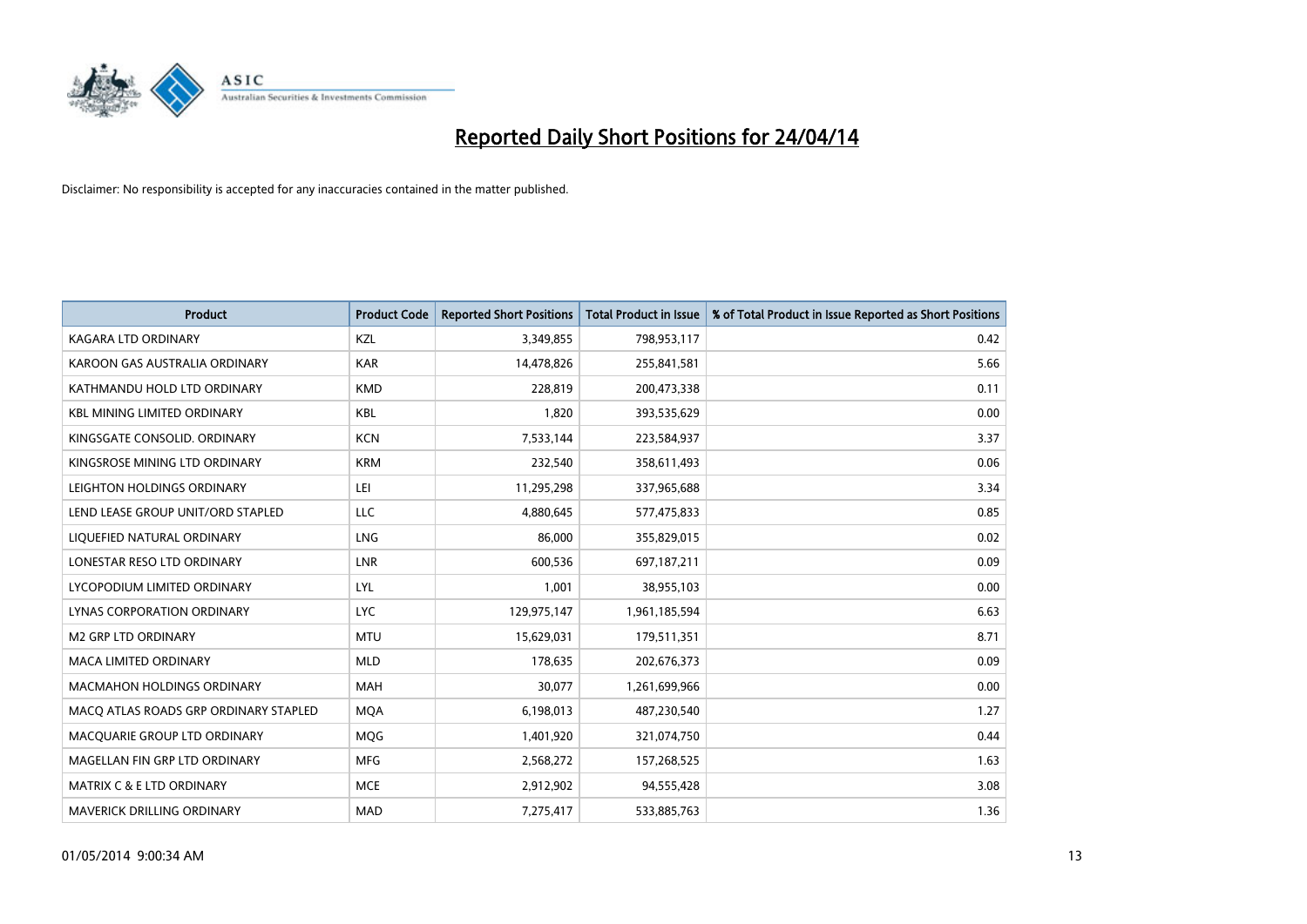

| <b>Product</b>                       | <b>Product Code</b> | <b>Reported Short Positions</b> | <b>Total Product in Issue</b> | % of Total Product in Issue Reported as Short Positions |
|--------------------------------------|---------------------|---------------------------------|-------------------------------|---------------------------------------------------------|
| <b>MAXITRANS INDUSTRIES ORDINARY</b> | <b>MXI</b>          | 401,930                         | 185,075,653                   | 0.22                                                    |
| MAYNE PHARMA LTD ORDINARY            | <b>MYX</b>          | 727,760                         | 586,651,477                   | 0.12                                                    |
| <b>MCALEESE LTD ORDINARY</b>         | <b>MCS</b>          | 23,000                          | 287,365,502                   | 0.01                                                    |
| MCMILLAN SHAKESPEARE ORDINARY        | <b>MMS</b>          | 239,837                         | 74,523,965                    | 0.32                                                    |
| MCPHERSON'S LTD ORDINARY             | <b>MCP</b>          | 137,592                         | 95,434,645                    | 0.14                                                    |
| MEDUSA MINING LTD ORDINARY           | <b>MML</b>          | 5,257,630                       | 207,794,301                   | 2.53                                                    |
| MELBOURNE IT LIMITED ORDINARY        | <b>MLB</b>          | 16,636                          | 92,944,392                    | 0.02                                                    |
| MERIDIAN ENERGY INSTALMENT RECEIPTS  | <b>MEZCA</b>        | 232,097                         | 1,255,413,626                 | 0.02                                                    |
| <b>MERMAID MARINE ORDINARY</b>       | <b>MRM</b>          | 6,446,097                       | 366,741,299                   | 1.76                                                    |
| MESOBLAST LIMITED ORDINARY           | <b>MSB</b>          | 21,855,965                      | 321,210,394                   | 6.80                                                    |
| METALS X LIMITED ORDINARY            | <b>MLX</b>          | 608,000                         | 1,655,386,110                 | 0.04                                                    |
| METCASH LIMITED ORDINARY             | <b>MTS</b>          | 99,310,132                      | 888,338,048                   | 11.18                                                   |
| MIGHTY RIVER POWER ORDINARY          | <b>MYT</b>          | 3,675,711                       | 1,400,012,517                 | 0.26                                                    |
| MINCOR RESOURCES NL ORDINARY         | <b>MCR</b>          | 44,845                          | 188,208,274                   | 0.02                                                    |
| MINERAL DEPOSITS ORDINARY            | <b>MDL</b>          | 674,499                         | 103,538,786                   | 0.65                                                    |
| MINERAL RESOURCES, ORDINARY          | <b>MIN</b>          | 5,082,402                       | 186,556,246                   | 2.72                                                    |
| MINT WIRELESS ORDINARY               | <b>MNW</b>          | 1,151,716                       | 407,372,395                   | 0.28                                                    |
| MIRABELA NICKEL LTD ORDINARY         | <b>MBN</b>          | 19,042,510                      | 876,801,147                   | 2.17                                                    |
| MIRVAC GROUP STAPLED SECURITIES      | <b>MGR</b>          | 1,384,171                       | 3,692,279,772                 | 0.04                                                    |
| MOLOPO ENERGY LTD ORDINARY           | <b>MPO</b>          | 243,667                         | 247,275,840                   | 0.10                                                    |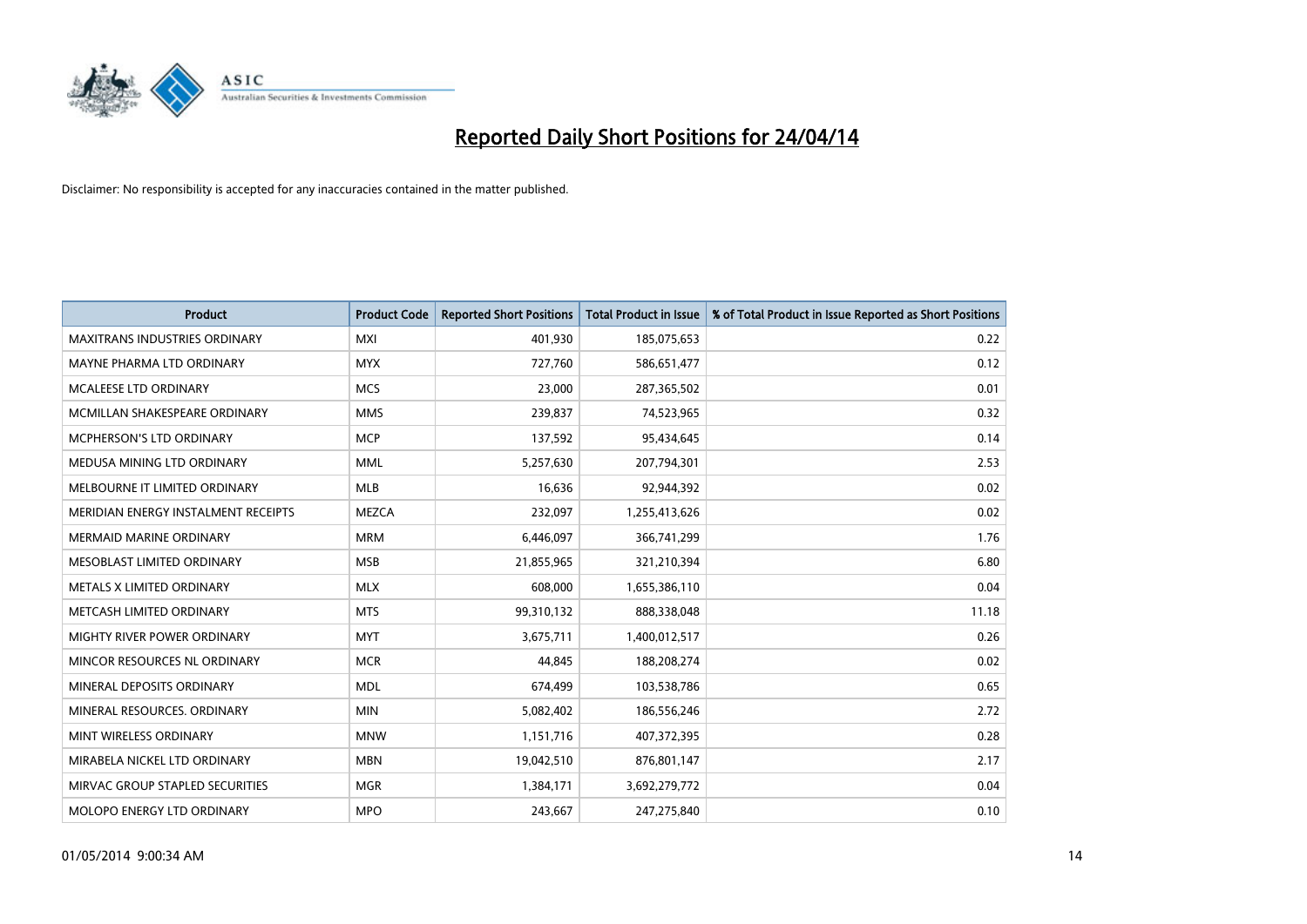

| <b>Product</b>                     | <b>Product Code</b> | <b>Reported Short Positions</b> | <b>Total Product in Issue</b> | % of Total Product in Issue Reported as Short Positions |
|------------------------------------|---------------------|---------------------------------|-------------------------------|---------------------------------------------------------|
| <b>MONADELPHOUS GROUP ORDINARY</b> | <b>MND</b>          | 11,774,927                      | 92,679,570                    | 12.70                                                   |
| MORTGAGE CHOICE LTD ORDINARY       | MOC                 | 4,697                           | 123,780,387                   | 0.00                                                    |
| <b>MOUNT GIBSON IRON ORDINARY</b>  | <b>MGX</b>          | 11,567,689                      | 1,090,584,232                 | 1.06                                                    |
| MULTIPLEX SITES SITES              | <b>MXUPA</b>        | 1,670                           | 4,500,000                     | 0.04                                                    |
| MURCHISON METALS LTD ORDINARY      | <b>MMX</b>          | 215,291                         | 450,497,346                   | 0.05                                                    |
| MYER HOLDINGS LTD ORDINARY         | <b>MYR</b>          | 69,105,755                      | 585,684,551                   | 11.80                                                   |
| NANOSONICS LIMITED ORDINARY        | <b>NAN</b>          | 193,539                         | 263,798,826                   | 0.07                                                    |
| NATIONAL AUST, BANK ORDINARY       | <b>NAB</b>          | 8,322,598                       | 2,353,771,760                 | 0.35                                                    |
| NATIONAL STORAGE STAPLED           | <b>NSR</b>          | 741,330                         | 244,897,097                   | 0.30                                                    |
| NAVITAS LIMITED ORDINARY           | <b>NVT</b>          | 2,776,555                       | 375,712,581                   | 0.74                                                    |
| NEARMAP LTD ORDINARY               | <b>NEA</b>          | 62,274                          | 337,346,101                   | 0.02                                                    |
| NEON ENERGY LIMITED ORDINARY       | <b>NEN</b>          | 242,166                         | 553,037,848                   | 0.04                                                    |
| NEW HOPE CORPORATION ORDINARY      | <b>NHC</b>          | 843,574                         | 830,933,112                   | 0.10                                                    |
| NEWCREST MINING ORDINARY           | <b>NCM</b>          | 7,071,860                       | 766,510,971                   | 0.92                                                    |
| NEWS CORP A NON-VOTING CDI         | <b>NWSLV</b>        | 407,619                         | 3,115,091                     | 13.09                                                   |
| NEWS CORP B VOTING CDI             | <b>NWS</b>          | 2,292,460                       | 20,237,280                    | 11.33                                                   |
| NEWSAT LIMITED ORDINARY            | <b>NWT</b>          | 7,960,427                       | 612,199,841                   | 1.30                                                    |
| NEXTDC LIMITED ORDINARY            | <b>NXT</b>          | 11,418,177                      | 193,154,486                   | 5.91                                                    |
| NEXUS ENERGY LIMITED ORDINARY      | <b>NXS</b>          | 1,462,101                       | 1,330,219,459                 | 0.11                                                    |
| NIB HOLDINGS LIMITED ORDINARY      | <b>NHF</b>          | 3,387,057                       | 439,004,182                   | 0.77                                                    |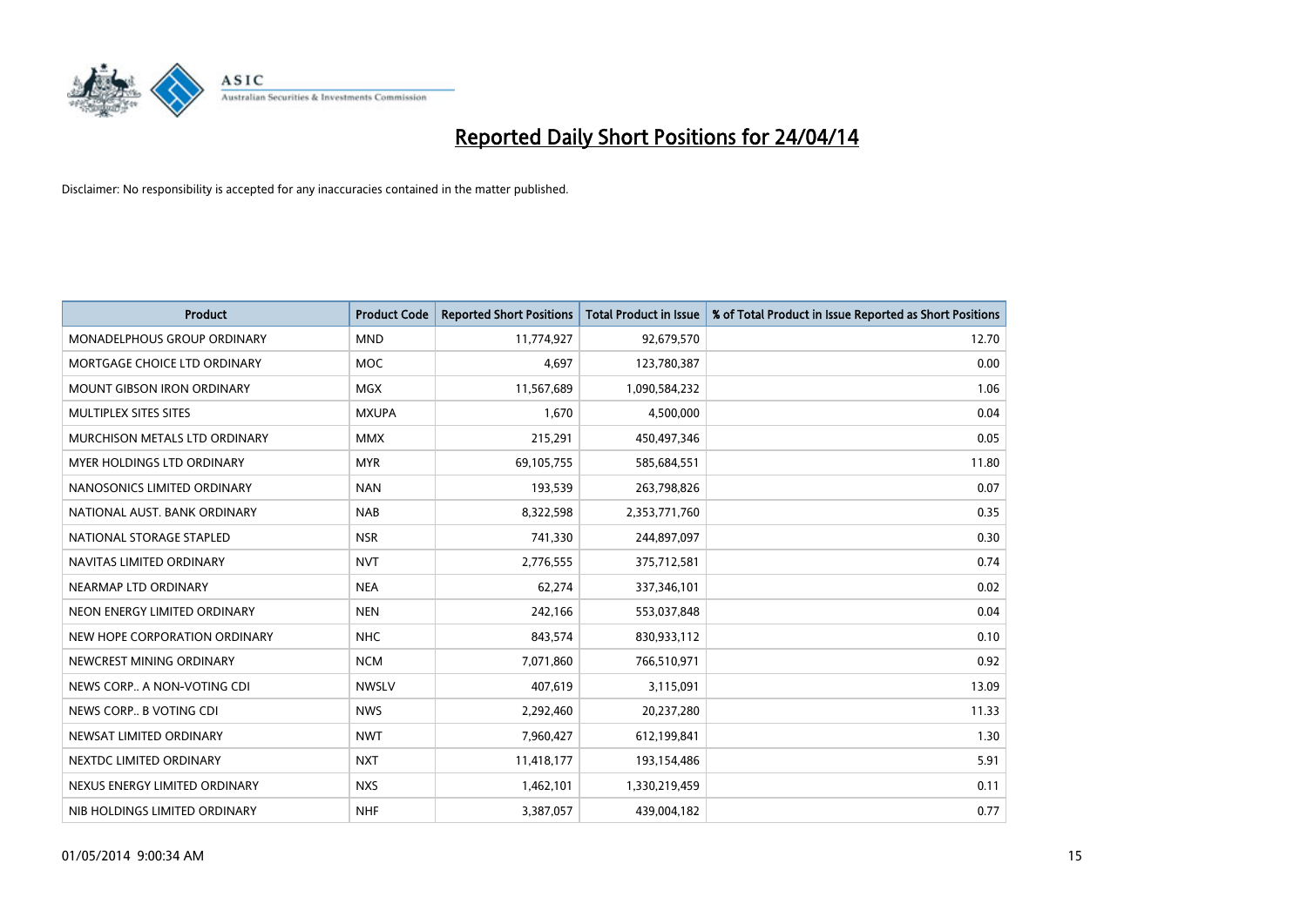

| <b>Product</b>                        | <b>Product Code</b> | <b>Reported Short Positions</b> | <b>Total Product in Issue</b> | % of Total Product in Issue Reported as Short Positions |
|---------------------------------------|---------------------|---------------------------------|-------------------------------|---------------------------------------------------------|
| NICK SCALI LIMITED ORDINARY           | <b>NCK</b>          | 2,001                           | 81,000,000                    | 0.00                                                    |
| NIDO PETROLEUM ORDINARY               | <b>NDO</b>          | 47,402                          | 2,048,317,635                 | 0.00                                                    |
| NINE ENTERTAINMENT ORDINARY           | <b>NEC</b>          | 11,072,032                      | 940,295,023                   | 1.18                                                    |
| NOBLE MINERAL RES ORDINARY            | <b>NMG</b>          | 2,365,726                       | 666,397,952                   | 0.36                                                    |
| NORTHERN IRON LTD ORDINARY            | <b>NFE</b>          | 13,000                          | 484,405,314                   | 0.00                                                    |
| NORTHERN STAR ORDINARY                | <b>NST</b>          | 1,607,227                       | 578,591,915                   | 0.28                                                    |
| NOVOGEN LIMITED ORDINARY              | <b>NRT</b>          | 149,193                         | 168,557,834                   | 0.09                                                    |
| NRW HOLDINGS LIMITED ORDINARY         | <b>NWH</b>          | 12,861,371                      | 278,888,011                   | 4.61                                                    |
| NUCOAL RESOURCES LTD ORDINARY         | <b>NCR</b>          |                                 | 768,612,354                   | 0.00                                                    |
| NUFARM LIMITED ORDINARY               | <b>NUF</b>          | 16,313,219                      | 263,725,895                   | 6.19                                                    |
| OAKTON LIMITED ORDINARY               | <b>OKN</b>          | 45,974                          | 89,990,235                    | 0.05                                                    |
| OCEANAGOLD CORP. CHESS DEPOSITARY INT | <b>OGC</b>          | 3,857,366                       | 300,567,377                   | 1.28                                                    |
| OCEANIA CAPITAL LTD ORDINARY          | <b>OCP</b>          | $\mathbf{1}$                    | 35,307,209                    | 0.00                                                    |
| OIL SEARCH LTD ORDINARY               | OSH                 | 10,560,738                      | 1,496,692,453                 | 0.71                                                    |
| OM HOLDINGS LIMITED ORDINARY          | OMH                 | 1,962,997                       | 733,423,337                   | 0.27                                                    |
| ORICA LIMITED ORDINARY                | ORI                 | 6,665,824                       | 370,924,362                   | 1.80                                                    |
| ORIGIN ENERGY ORDINARY                | ORG                 | 6,844,513                       | 1,103,645,753                 | 0.62                                                    |
| OROCOBRE LIMITED ORDINARY             | <b>ORE</b>          | 2,089,864                       | 132,041,911                   | 1.58                                                    |
| ORORA LIMITED ORDINARY                | <b>ORA</b>          | 1,291,915                       | 1,206,684,923                 | 0.11                                                    |
| OROTONGROUP LIMITED ORDINARY          | ORL                 | 195,548                         | 40,880,902                    | 0.48                                                    |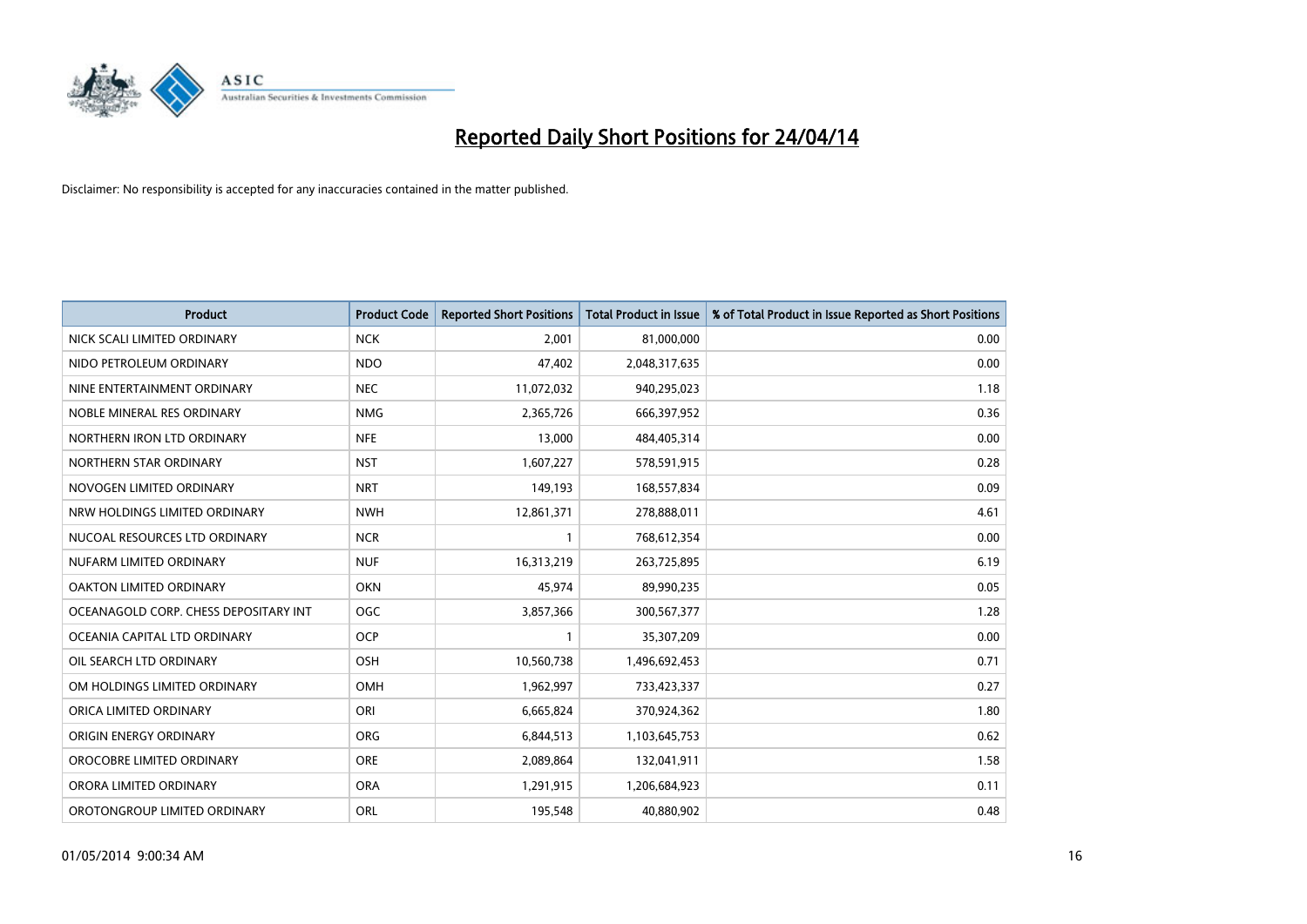

| <b>Product</b>                | <b>Product Code</b> | <b>Reported Short Positions</b> | <b>Total Product in Issue</b> | % of Total Product in Issue Reported as Short Positions |
|-------------------------------|---------------------|---------------------------------|-------------------------------|---------------------------------------------------------|
| <b>OZ MINERALS ORDINARY</b>   | <b>OZL</b>          | 11,798,792                      | 303,470,022                   | 3.89                                                    |
| OZFOREX GROUP LTD ORDINARY    | <b>OFX</b>          | 4,170,907                       | 240,000,000                   | 1.74                                                    |
| PACIFIC BRANDS ORDINARY       | <b>PBG</b>          | 15,095,735                      | 917,226,291                   | 1.65                                                    |
| PACT GROUP HLDGS LTD ORDINARY | <b>PGH</b>          | 2,834,836                       | 294,097,961                   | 0.96                                                    |
| PALADIN ENERGY LTD ORDINARY   | <b>PDN</b>          | 91,947,264                      | 964, 367, 284                 | 9.53                                                    |
| PANAUST LIMITED ORDINARY      | <b>PNA</b>          | 3,741,371                       | 635,580,654                   | 0.59                                                    |
| PANORAMIC RESOURCES ORDINARY  | PAN                 | 216,608                         | 322,275,824                   | 0.07                                                    |
| PANTERRA GOLD LTD ORDINARY    | PGI                 | $\mathbf{1}$                    | 772,781,012                   | 0.00                                                    |
| PAPERLINX LIMITED ORDINARY    | <b>PPX</b>          | 45,095                          | 665, 181, 261                 | 0.01                                                    |
| PAPILLON RES LTD ORDINARY     | <b>PIR</b>          | 11,595,643                      | 341,494,210                   | 3.40                                                    |
| PATTIES FOODS LTD ORDINARY    | PFL                 | 10,001                          | 139,144,338                   | 0.01                                                    |
| PEET LIMITED ORDINARY         | <b>PPC</b>          | 325,195                         | 433,389,348                   | 0.08                                                    |
| PERPETUAL LIMITED ORDINARY    | <b>PPT</b>          | 1,269,019                       | 46,574,426                    | 2.72                                                    |
| PERSEUS MINING LTD ORDINARY   | PRU                 | 13,305,737                      | 526,656,401                   | 2.53                                                    |
| PHARMAXIS LTD ORDINARY        | <b>PXS</b>          | 415,336                         | 309,514,849                   | 0.13                                                    |
| PHOSPHAGENICS LTD. ORDINARY   | POH                 | 50,000                          | 1,020,465,957                 | 0.00                                                    |
| PLATINUM ASSET ORDINARY       | <b>PTM</b>          | 112,776                         | 580,283,095                   | 0.02                                                    |
| PLATINUM AUSTRALIA ORDINARY   | <b>PLA</b>          | 836,127                         | 504,968,043                   | 0.17                                                    |
| PLATINUM CAPITAL LTD ORDINARY | <b>PMC</b>          | 6,676                           | 231,071,933                   | 0.00                                                    |
| PMP LIMITED ORDINARY          | <b>PMP</b>          | 1,581,227                       | 323,781,124                   | 0.49                                                    |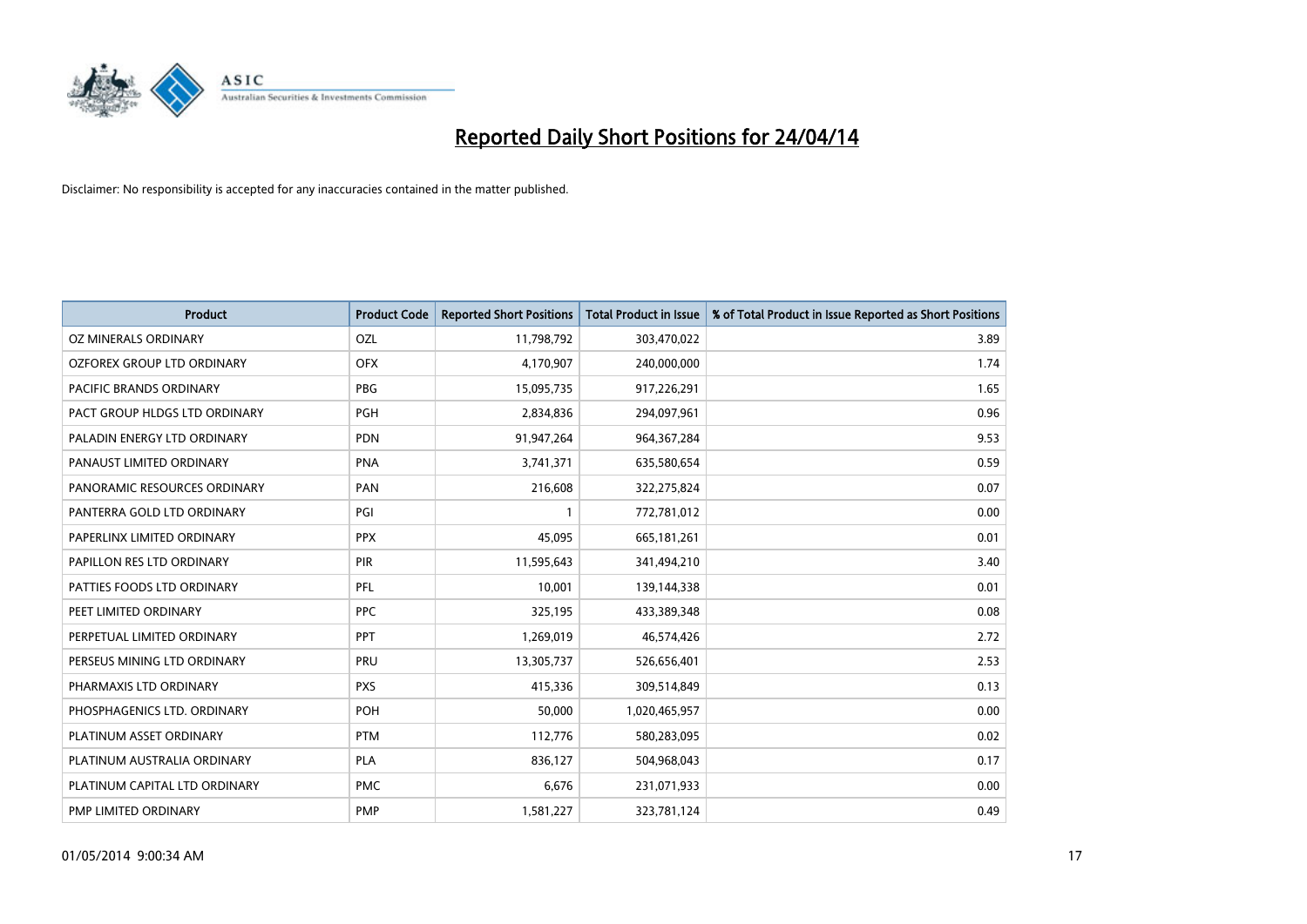

| <b>Product</b>                      | <b>Product Code</b> | <b>Reported Short Positions</b> | <b>Total Product in Issue</b> | % of Total Product in Issue Reported as Short Positions |
|-------------------------------------|---------------------|---------------------------------|-------------------------------|---------------------------------------------------------|
| POSEIDON NICK LTD ORDINARY          | <b>POS</b>          | 496,239                         | 466,759,315                   | 0.11                                                    |
| PRANA BIOTECHNOLOGY ORDINARY        | PBT                 | 1,078,806                       | 488,646,960                   | 0.22                                                    |
| PREMIER INVESTMENTS ORDINARY        | <b>PMV</b>          | 126,458                         | 155,314,874                   | 0.08                                                    |
| PRIMA BIOMED LTD ORDINARY           | <b>PRR</b>          | 752,324                         | 1,228,709,341                 | 0.06                                                    |
| PRIMARY HEALTH CARE ORDINARY        | PRY                 | 13,620,366                      | 505,659,944                   | 2.69                                                    |
| PRIME MEDIA GRP LTD ORDINARY        | PRT                 | 1,588,269                       | 366,330,303                   | 0.43                                                    |
| PROGRAMMED ORDINARY                 | <b>PRG</b>          | 45,187                          | 118,253,992                   | 0.04                                                    |
| <b>QANTAS AIRWAYS ORDINARY</b>      | QAN                 | 68,808,513                      | 2,196,330,250                 | 3.13                                                    |
| OBE INSURANCE GROUP ORDINARY        | OBE                 | 14,437,747                      | 1,253,883,293                 | 1.15                                                    |
| ORXPHARMA LTD ORDINARY              | QRX                 | 130,000                         | 164,190,969                   | 0.08                                                    |
| <b>QUBE HOLDINGS LTD ORDINARY</b>   | QUB                 | 28,375,468                      | 1,028,551,156                 | 2.76                                                    |
| RAMELIUS RESOURCES ORDINARY         | <b>RMS</b>          | 12,110                          | 365,740,380                   | 0.00                                                    |
| RAMSAY HEALTH CARE ORDINARY         | <b>RHC</b>          | 1,460,649                       | 202,081,252                   | 0.72                                                    |
| <b>RCG CORPORATION LTD ORDINARY</b> | <b>RCG</b>          | 225,147                         | 263,808,625                   | 0.09                                                    |
| <b>RCR TOMLINSON ORDINARY</b>       | <b>RCR</b>          | 236,229                         | 136,989,238                   | 0.17                                                    |
| <b>REA GROUP ORDINARY</b>           | <b>REA</b>          | 1,074,065                       | 131,714,699                   | 0.82                                                    |
| RECALL HOLDINGS LTD ORDINARY        | <b>REC</b>          | 2,727,200                       | 312,836,448                   | 0.87                                                    |
| <b>RECKON LIMITED ORDINARY</b>      | <b>RKN</b>          | 1,413,901                       | 126,913,066                   | 1.11                                                    |
| <b>RED FORK ENERGY ORDINARY</b>     | <b>RFE</b>          | 2,397,668                       | 501,051,719                   | 0.48                                                    |
| REDBANK ENERGY LTD ORDINARY         | AEJ                 | 13                              | 786,287                       | 0.00                                                    |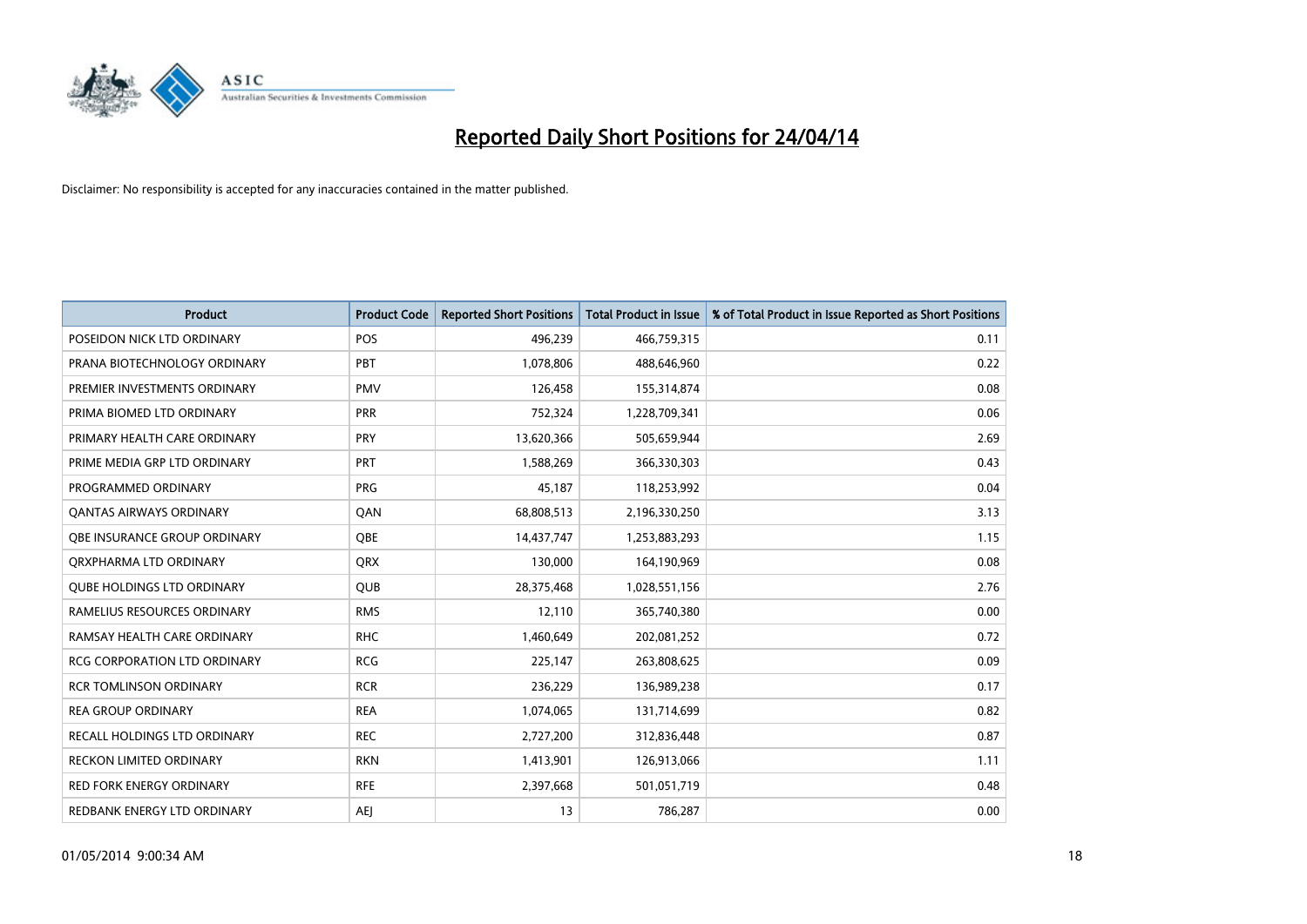

| <b>Product</b>                        | <b>Product Code</b> | <b>Reported Short Positions</b> | <b>Total Product in Issue</b> | % of Total Product in Issue Reported as Short Positions |
|---------------------------------------|---------------------|---------------------------------|-------------------------------|---------------------------------------------------------|
| REECE AUSTRALIA LTD. ORDINARY         | <b>REH</b>          | 272                             | 99,600,000                    | 0.00                                                    |
| REED RESOURCES LTD ORDINARY           | <b>RDR</b>          | 250,000                         | 523,453,895                   | 0.05                                                    |
| <b>REGIS RESOURCES ORDINARY</b>       | <b>RRL</b>          | 29,550,728                      | 499,744,095                   | 5.91                                                    |
| RESMED INC CDI 10:1                   | <b>RMD</b>          | 35,373,212                      | 1,415,926,590                 | 2.50                                                    |
| <b>RESOLUTE MINING ORDINARY</b>       | <b>RSG</b>          | 10,622,373                      | 641,189,223                   | 1.66                                                    |
| <b>RESOURCE GENERATION ORDINARY</b>   | <b>RES</b>          | 224,301                         | 581,380,338                   | 0.04                                                    |
| RETAIL FOOD GROUP ORDINARY            | <b>RFG</b>          | 4,732,639                       | 144,868,508                   | 3.27                                                    |
| REX MINERALS LIMITED ORDINARY         | <b>RXM</b>          | 660,804                         | 220,519,784                   | 0.30                                                    |
| RIO TINTO LIMITED ORDINARY            | <b>RIO</b>          | 2,655,648                       | 435,758,720                   | 0.61                                                    |
| ROC OIL COMPANY ORDINARY              | <b>ROC</b>          | 2,389,182                       | 687,618,400                   | 0.35                                                    |
| ROYAL WOLF HOLDINGS ORDINARY          | <b>RWH</b>          | 192,532                         | 100,387,052                   | 0.19                                                    |
| RURALCO HOLDINGS ORDINARY             | <b>RHL</b>          | 272                             | 77,291,069                    | 0.00                                                    |
| RXP SERVICES LTD ORDINARY             | <b>RXP</b>          | 57,000                          | 133,028,367                   | 0.04                                                    |
| SAI GLOBAL LIMITED ORDINARY           | SAI                 | 11,195,343                      | 210,793,906                   | 5.31                                                    |
| SALMAT LIMITED ORDINARY               | <b>SLM</b>          | 1,052                           | 159,812,799                   | 0.00                                                    |
| SAMSON OIL & GAS LTD ORDINARY         | SSN                 | 15,258,000                      | 2,547,627,193                 | 0.60                                                    |
| SANDFIRE RESOURCES ORDINARY           | <b>SFR</b>          | 895,171                         | 155,640,968                   | 0.58                                                    |
| SANTOS LTD ORDINARY                   | <b>STO</b>          | 7,363,107                       | 975,314,977                   | 0.75                                                    |
| SARACEN MINERAL ORDINARY              | <b>SAR</b>          | 177,708                         | 792,784,738                   | 0.02                                                    |
| SCA PROPERTY GROUP STAPLED SECURITIES | SCP                 | 45,279,762                      | 648,628,320                   | 6.98                                                    |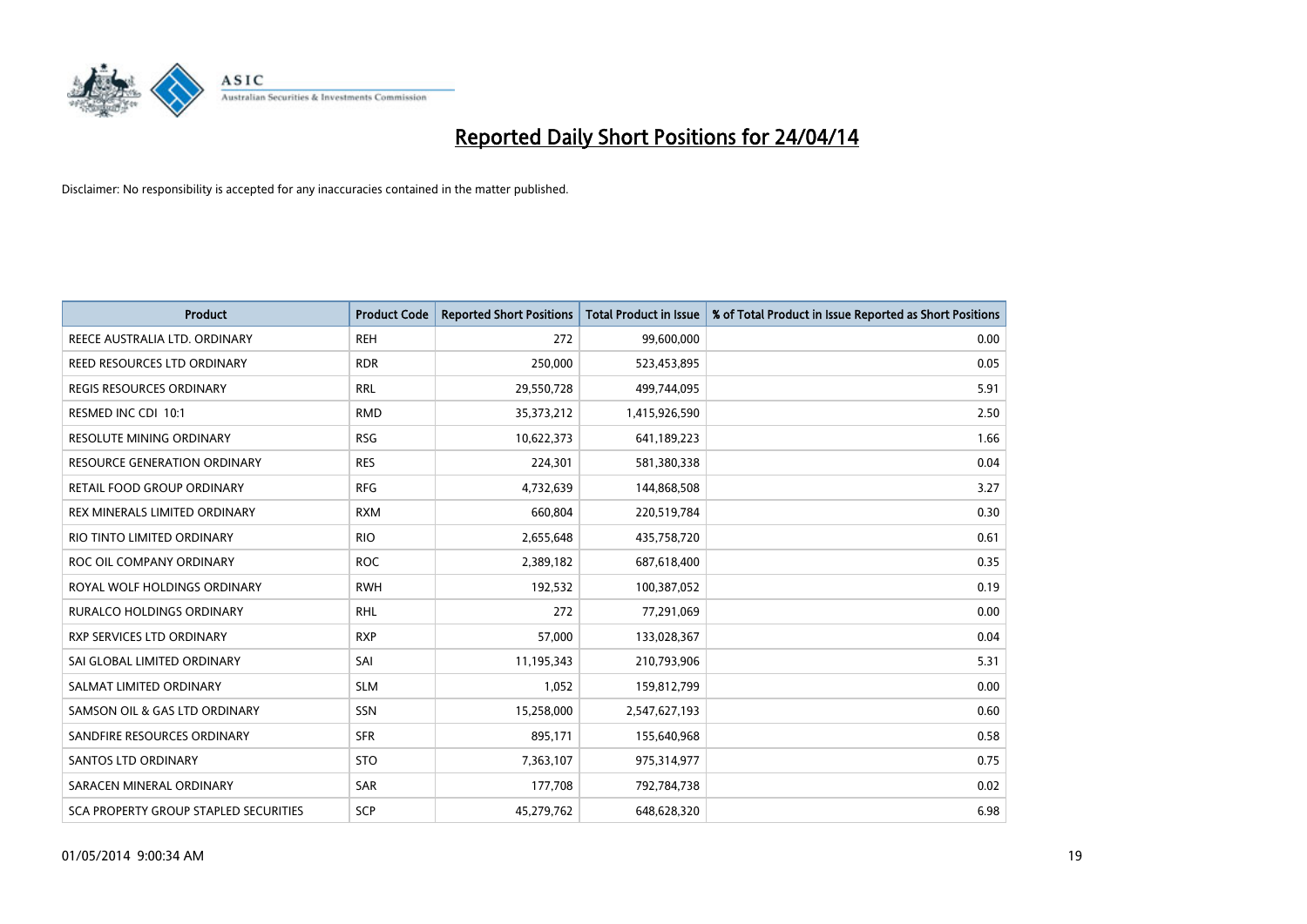

| <b>Product</b>                           | <b>Product Code</b> | <b>Reported Short Positions</b> | <b>Total Product in Issue</b> | % of Total Product in Issue Reported as Short Positions |
|------------------------------------------|---------------------|---------------------------------|-------------------------------|---------------------------------------------------------|
| SEDGMAN LIMITED ORDINARY                 | <b>SDM</b>          | 290,649                         | 227,059,277                   | 0.13                                                    |
| SEEK LIMITED ORDINARY                    | <b>SEK</b>          | 8,776,799                       | 340,384,875                   | 2.58                                                    |
| SELECT HARVESTS ORDINARY                 | <b>SHV</b>          | 54,454                          | 57,815,720                    | 0.09                                                    |
| SENEX ENERGY LIMITED ORDINARY            | <b>SXY</b>          | 7,238,512                       | 1,145,058,917                 | 0.63                                                    |
| SERVCORP LIMITED ORDINARY                | SRV                 | 33,005                          | 98,432,275                    | 0.03                                                    |
| SERVICE STREAM DEFERRED                  | SSMN                | 5                               | 59,444,285                    | 0.00                                                    |
| SERVICE STREAM ORDINARY                  | <b>SSM</b>          | 30                              | 326,943,570                   | 0.00                                                    |
| SEVEN GROUP HOLDINGS ORDINARY            | <b>SVW</b>          | 61,951                          | 306,285,823                   | 0.02                                                    |
| SEVEN WEST MEDIA LTD ORDINARY            | <b>SWM</b>          | 6,611,639                       | 999,160,872                   | 0.66                                                    |
| SG FLEET GROUP LTD ORDINARY              | SGF                 | 8,694                           | 242,691,826                   | 0.00                                                    |
| SIGMA PHARMACEUTICAL ORDINARY            | <b>SIP</b>          | 11,485,395                      | 1,125,026,719                 | 1.02                                                    |
| <b>SILEX SYSTEMS ORDINARY</b>            | <b>SLX</b>          | 2,881,613                       | 170,367,734                   | 1.69                                                    |
| SILVER CHEF LIMITED ORDINARY             | <b>SIV</b>          | 119,570                         | 29,333,629                    | 0.41                                                    |
| SILVER LAKE RESOURCE ORDINARY            | <b>SLR</b>          | 23,580,327                      | 503,233,971                   | 4.69                                                    |
| SIMS METAL MGMT LTD ORDINARY             | SGM                 | 13,050,367                      | 204,468,597                   | 6.38                                                    |
| SINGAPORE TELECOMM. CHESS DEPOSITARY INT | SGT                 | 8,695,288                       | 149,099,508                   | 5.83                                                    |
| SINO GAS ENERGY ORDINARY                 | SEH                 | 2,133,878                       | 1,530,457,040                 | 0.14                                                    |
| SIRIUS RESOURCES NL ORDINARY             | <b>SIR</b>          | 11,426,843                      | 261,980,167                   | 4.36                                                    |
| SIRTEX MEDICAL ORDINARY                  | <b>SRX</b>          | 30,609                          | 56,108,439                    | 0.05                                                    |
| SKILLED GROUP LTD ORDINARY               | <b>SKE</b>          | 2,803,725                       | 235,254,496                   | 1.19                                                    |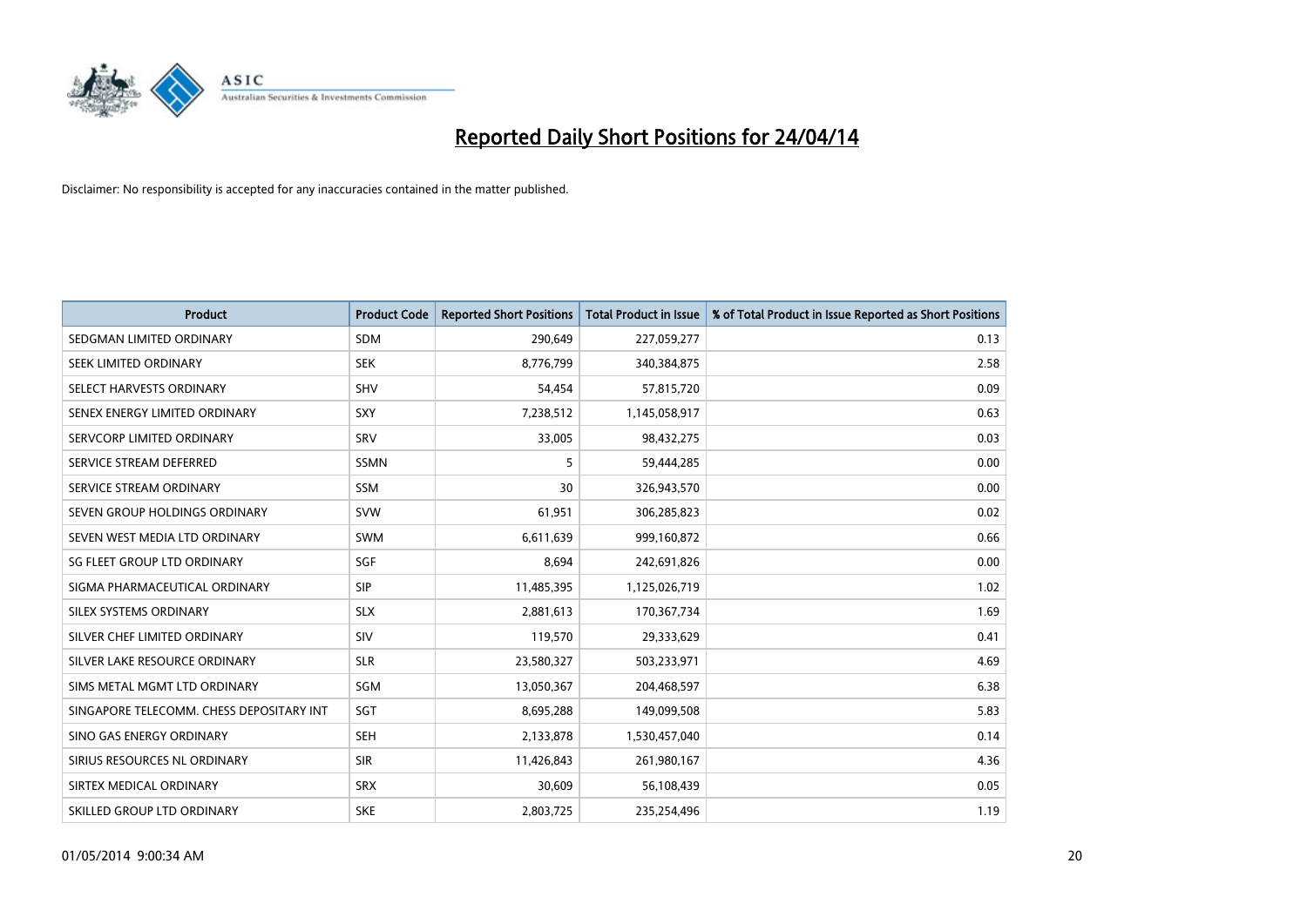

| <b>Product</b>                           | <b>Product Code</b> | <b>Reported Short Positions</b> | <b>Total Product in Issue</b> | % of Total Product in Issue Reported as Short Positions |
|------------------------------------------|---------------------|---------------------------------|-------------------------------|---------------------------------------------------------|
| <b>SKY NETWORK ORDINARY</b>              | <b>SKT</b>          | 75,584                          | 389,139,785                   | 0.02                                                    |
| SKYCITY ENT GRP LTD ORDINARY             | <b>SKC</b>          | 314,596                         | 582,088,094                   | 0.05                                                    |
| <b>SLATER &amp; GORDON ORDINARY</b>      | SGH                 | 5,615,407                       | 203,821,542                   | 2.76                                                    |
| SMS MANAGEMENT. ORDINARY                 | <b>SMX</b>          | 2,111,867                       | 70,099,763                    | 3.01                                                    |
| SONIC HEALTHCARE ORDINARY                | <b>SHL</b>          | 4,174,485                       | 400,811,556                   | 1.04                                                    |
| SOUL PATTINSON (W.H) ORDINARY            | SOL                 | 8,426                           | 239,395,320                   | 0.00                                                    |
| SOUTH BOULDER MINES ORDINARY             | <b>STB</b>          |                                 | 128,977,826                   | 0.00                                                    |
| SP AUSNET STAPLED SECURITIES             | <b>SPN</b>          | 67,277,676                      | 3,386,607,080                 | 1.99                                                    |
| SPARK INFRASTRUCTURE STAPLED US PROHIBT. | SKI                 | 45,926,430                      | 1,326,734,264                 | 3.46                                                    |
| SPDR 200 FUND ETF UNITS                  | <b>STW</b>          | 79,700                          | 45,026,368                    | 0.18                                                    |
| SPDR 200 RESOURCES ETF UNITS             | <b>OZR</b>          | 8,093                           | 1,601,962                     | 0.51                                                    |
| SPDR SMALL ORDS ETF UNITS                | SSO                 | 127,368                         | 801,304                       | 15.90                                                   |
| SPECIALTY FASHION ORDINARY               | <b>SFH</b>          | 49,995                          | 192,236,121                   | 0.03                                                    |
| ST BARBARA LIMITED ORDINARY              | SBM                 | 27,863,104                      | 488,074,077                   | 5.71                                                    |
| STARPHARMA HOLDINGS ORDINARY             | SPL                 | 15,323,567                      | 284,664,680                   | 5.38                                                    |
| STEADFAST GROUP LTD ORDINARY             | SDF                 | 1,730,333                       | 501,638,307                   | 0.34                                                    |
| STH CRS ELECT ENGNR ORDINARY             | <b>SXE</b>          | 19,573                          | 161,523,130                   | 0.01                                                    |
| STHN CROSS MEDIA ORDINARY                | <b>SXL</b>          | 17,641,187                      | 705,246,986                   | 2.50                                                    |
| STOCKLAND UNITS/ORD STAPLED              | SGP                 | 11,481,093                      | 2,326,978,560                 | 0.49                                                    |
| STRAITS RES LTD. ORDINARY                | SRO                 | 28,747                          | 1,217,730,293                 | 0.00                                                    |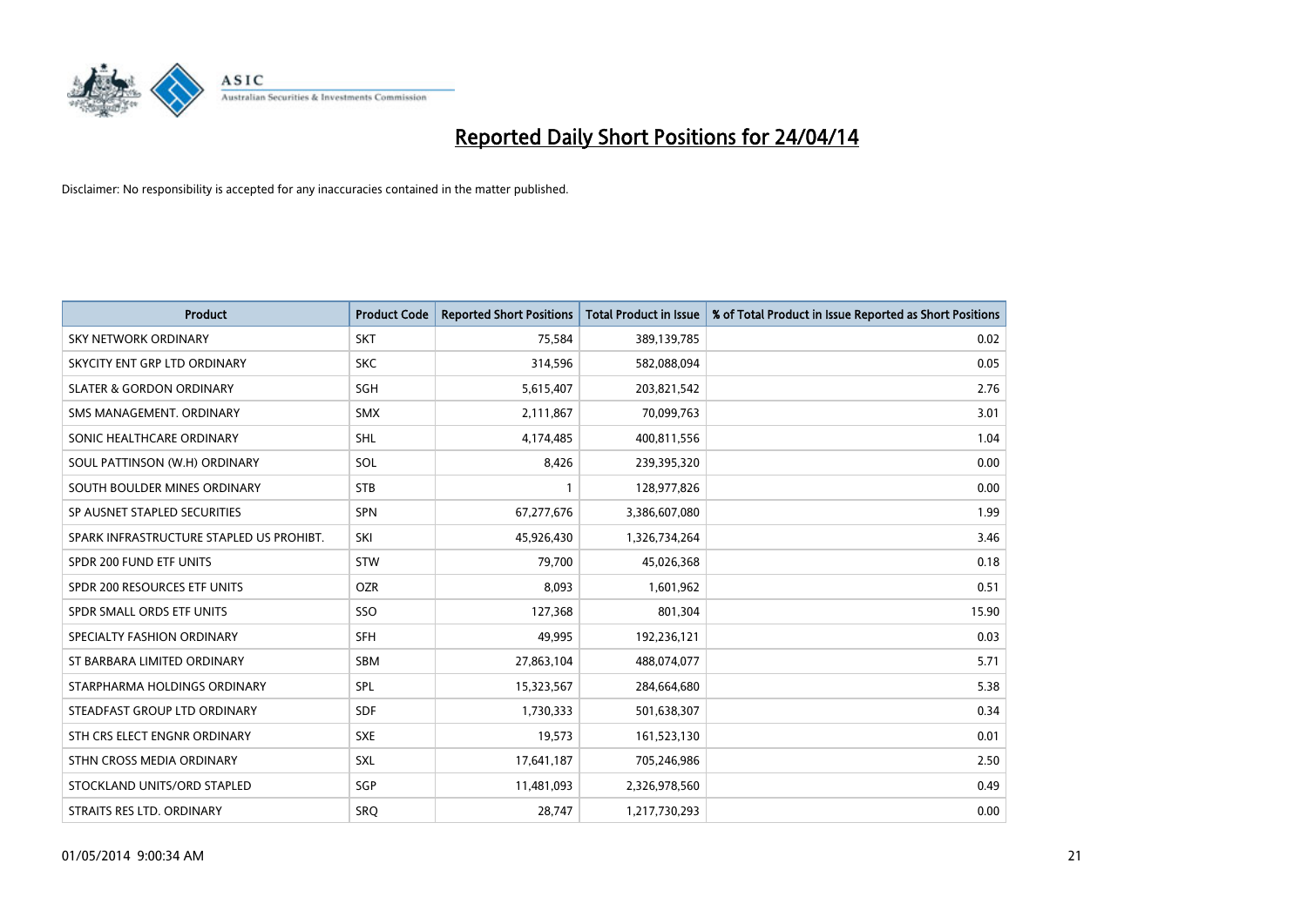

| <b>Product</b>                       | <b>Product Code</b> | <b>Reported Short Positions</b> | <b>Total Product in Issue</b> | % of Total Product in Issue Reported as Short Positions |
|--------------------------------------|---------------------|---------------------------------|-------------------------------|---------------------------------------------------------|
| STRATA-X ENERGY LTD CDI 1:1          | <b>SXA</b>          | 9,480,200                       | 88,852,680                    | 10.67                                                   |
| STW COMMUNICATIONS ORDINARY          | SGN                 | 1,231,559                       | 403,828,512                   | 0.30                                                    |
| <b>SUDA LTD ORDINARY</b>             | SUD                 | 35,846,600                      | 924,852,169                   | 3.88                                                    |
| SUNCORP GROUP LTD ORDINARY           | <b>SUN</b>          | 10,929,802                      | 1,286,600,980                 | 0.85                                                    |
| SUNDANCE ENERGY ORDINARY             | <b>SEA</b>          | 10,291,700                      | 547,384,195                   | 1.88                                                    |
| SUNDANCE RESOURCES ORDINARY          | SDL                 | 86,862,704                      | 3,079,369,367                 | 2.82                                                    |
| SUNLAND GROUP LTD ORDINARY           | <b>SDG</b>          | 84,678                          | 181,710,087                   | 0.05                                                    |
| SUPER RET REP LTD ORDINARY           | SUL                 | 3,091,498                       | 196,731,620                   | 1.57                                                    |
| SWW ENERGY LIMITED ORDINARY          | SWW                 | 66,666                          | 448,038,992                   | 0.01                                                    |
| SYD AIRPORT STAPLED US PROHIBIT.     | <b>SYD</b>          | 13,920,061                      | 2,216,216,041                 | 0.63                                                    |
| SYRAH RESOURCES ORDINARY             | <b>SYR</b>          | 6,019,145                       | 162,475,614                   | 3.70                                                    |
| <b>TABCORP HOLDINGS LTD ORDINARY</b> | <b>TAH</b>          | 17,674,562                      | 762,954,019                   | 2.32                                                    |
| TANAMI GOLD NL ORDINARY              | <b>TAM</b>          | $\mathbf{1}$                    | 1,175,097,046                 | 0.00                                                    |
| TAP OIL LIMITED ORDINARY             | <b>TAP</b>          | 54,866                          | 242,237,221                   | 0.02                                                    |
| TASSAL GROUP LIMITED ORDINARY        | <b>TGR</b>          | 159,471                         | 146,507,029                   | 0.11                                                    |
| TATTS GROUP LTD ORDINARY             | <b>TTS</b>          | 10,770,104                      | 1,434,447,341                 | 0.75                                                    |
| TECHNOLOGY ONE ORDINARY              | <b>TNE</b>          | 346,800                         | 307,751,455                   | 0.11                                                    |
| TELECOM CORPORATION ORDINARY         | <b>TEL</b>          | 8,698,845                       | 1,828,530,844                 | 0.48                                                    |
| TELSTRA CORPORATION, ORDINARY        | <b>TLS</b>          | 13,547,722                      | 12,443,074,357                | 0.11                                                    |
| TEN NETWORK HOLDINGS ORDINARY        | <b>TEN</b>          | 163,477,911                     | 2,630,984,596                 | 6.21                                                    |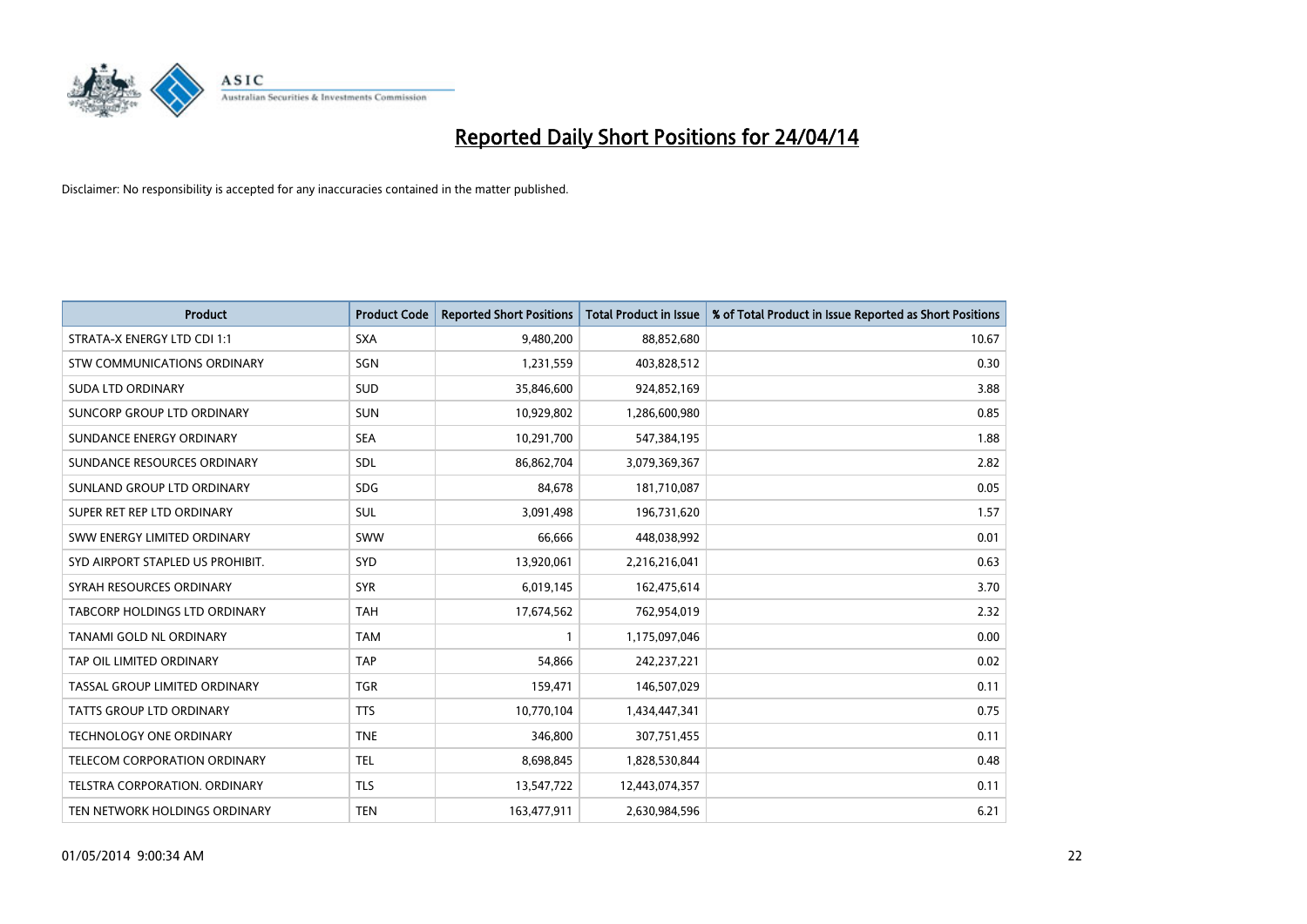

| <b>Product</b>                        | <b>Product Code</b> | <b>Reported Short Positions</b> | <b>Total Product in Issue</b> | % of Total Product in Issue Reported as Short Positions |
|---------------------------------------|---------------------|---------------------------------|-------------------------------|---------------------------------------------------------|
| TERANGA GOLD CORP CDI 1:1             | <b>TGZ</b>          | 276,581                         | 102,477,388                   | 0.27                                                    |
| TFS CORPORATION LTD ORDINARY          | <b>TFC</b>          | 773,260                         | 282,157,408                   | 0.27                                                    |
| THE REJECT SHOP ORDINARY              | <b>TRS</b>          | 2,750,088                       | 28,826,248                    | 9.54                                                    |
| THORN GROUP LIMITED ORDINARY          | <b>TGA</b>          | 162                             | 149,494,813                   | 0.00                                                    |
| <b>TIGER RESOURCES ORDINARY</b>       | <b>TGS</b>          | 475,280                         | 838,897,617                   | 0.06                                                    |
| TITAN ENERGY SERVICE ORDINARY         | <b>TTN</b>          | 5,494                           | 49,021,963                    | 0.01                                                    |
| TOLL HOLDINGS LTD ORDINARY            | <b>TOL</b>          | 32,474,572                      | 717,133,875                   | 4.53                                                    |
| TOX FREE SOLUTIONS ORDINARY           | <b>TOX</b>          | 2,778,523                       | 133,252,359                   | 2.09                                                    |
| TPG TELECOM LIMITED ORDINARY          | <b>TPM</b>          | 8,484,088                       | 793,808,141                   | 1.07                                                    |
| <b>TRADE ME GROUP ORDINARY</b>        | <b>TME</b>          | 1,282,319                       | 396,548,005                   | 0.32                                                    |
| TRANSFIELD SERVICES ORDINARY          | <b>TSE</b>          | 37,947,556                      | 512,457,716                   | 7.41                                                    |
| TRANSPACIFIC INDUST, ORDINARY         | <b>TPI</b>          | 14,336,021                      | 1,578,786,704                 | 0.91                                                    |
| TRANSURBAN GROUP TRIPLE STAPLED SEC.  | TCL                 | 9,032,575                       | 1,491,855,200                 | 0.61                                                    |
| <b>TREASURY GROUP ORDINARY</b>        | <b>TRG</b>          | 12,963                          | 23,070,755                    | 0.06                                                    |
| TREASURY WINE ESTATE ORDINARY         | <b>TWE</b>          | 52,962,206                      | 648,937,948                   | 8.16                                                    |
| TROY RESOURCES LTD ORDINARY           | <b>TRY</b>          | 3,738,910                       | 195,034,997                   | 1.92                                                    |
| TWENTY-FIRST FOX INC A NON-VOTING CDI | <b>FOXLV</b>        | 355,748                         | 8,628,809                     | 4.12                                                    |
| TWENTY-FIRST FOX INC B VOTING CDI     | <b>FOX</b>          | 763,721                         | 152,398,484                   | 0.50                                                    |
| UGL LIMITED ORDINARY                  | UGL                 | 18,934,196                      | 166,511,240                   | 11.37                                                   |
| UNILIFE CORPORATION CDI 6:1           | <b>UNS</b>          | 100,286                         | 259,710,264                   | 0.04                                                    |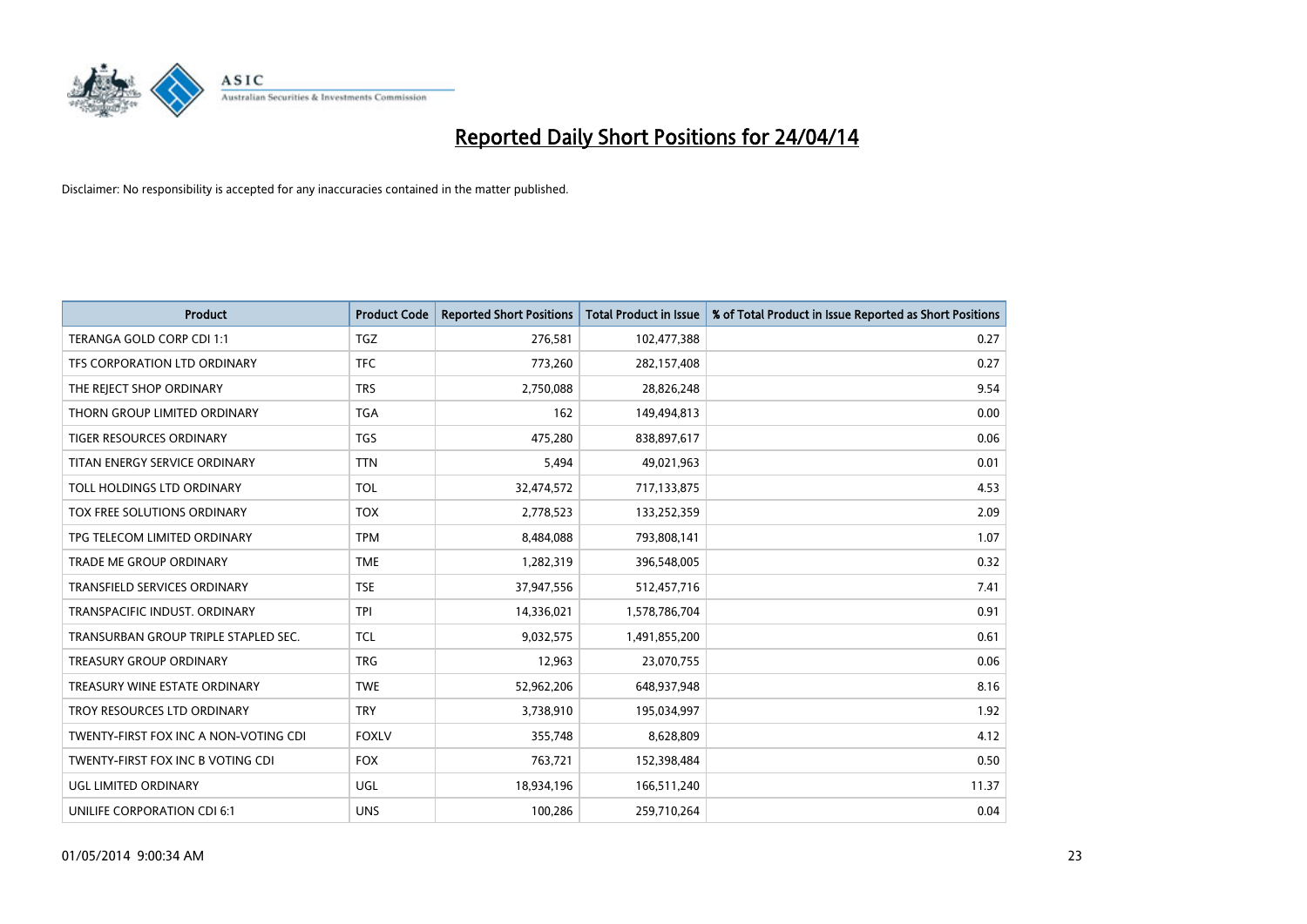

| <b>Product</b>                           | <b>Product Code</b> | <b>Reported Short Positions</b> | <b>Total Product in Issue</b> | % of Total Product in Issue Reported as Short Positions |
|------------------------------------------|---------------------|---------------------------------|-------------------------------|---------------------------------------------------------|
| UXC LIMITED ORDINARY                     | <b>UXC</b>          | 3,274,573                       | 321,271,353                   | 1.02                                                    |
| <b>VEDA GROUP LTD ORDINARY</b>           | <b>VED</b>          | 6,546,205                       | 842,055,406                   | 0.78                                                    |
| <b>VILLAGE ROADSHOW LTD ORDINARY</b>     | <b>VRL</b>          | 1,656,432                       | 159,498,988                   | 1.04                                                    |
| <b>VIRGIN AUS HLDG LTD ORDINARY</b>      | <b>VAH</b>          | 53,408,071                      | 3,514,825,734                 | 1.52                                                    |
| <b>VIRTUS HEALTH LTD ORDINARY</b>        | <b>VRT</b>          | 3,266,682                       | 79,722,678                    | 4.10                                                    |
| VISION EYE INSTITUTE ORDINARY            | <b>VEI</b>          | 185,718                         | 161,017,230                   | 0.12                                                    |
| <b>VOCATION LTD ORDINARY</b>             | <b>VET</b>          | 12,238,899                      | 200,000,000                   | 6.12                                                    |
| <b>VOCUS COMMS LTD ORDINARY</b>          | VOC                 | 511,305                         | 92,834,500                    | 0.55                                                    |
| <b>WATPAC LIMITED ORDINARY</b>           | <b>WTP</b>          | 4,380                           | 186,489,922                   | 0.00                                                    |
| WEBIET LIMITED ORDINARY                  | <b>WEB</b>          | 2,128,892                       | 79,397,959                    | 2.68                                                    |
| WESFARMERS LIMITED ORDINARY              | <b>WES</b>          | 7,484,068                       | 1,143,274,951                 | 0.65                                                    |
| <b>WESTERN AREAS LTD ORDINARY</b>        | <b>WSA</b>          | 20,216,775                      | 232,310,014                   | 8.70                                                    |
| WESTERN DESERT RES. ORDINARY             | <b>WDR</b>          | 7,163,528                       | 620,049,919                   | 1.16                                                    |
| WESTFIELD GROUP ORD/UNIT STAPLED SEC     | <b>WDC</b>          | 5,867,969                       | 2,113,501,814                 | 0.28                                                    |
| WESTFIELD RETAIL TST UNIT STAPLED        | <b>WRT</b>          | 18,328,808                      | 2,979,214,029                 | 0.62                                                    |
| WESTPAC BANKING CORP CONV PERPETUAL NOTE | <b>WBCPD</b>        | 150                             | 13,835,690                    | 0.00                                                    |
| <b>WESTPAC BANKING CORP ORDINARY</b>     | <b>WBC</b>          | 23,282,595                      | 3,109,048,309                 | 0.75                                                    |
| WHITE ENERGY COMPANY ORDINARY            | <b>WEC</b>          | 508,687                         | 322,974,494                   | 0.16                                                    |
| WHITEHAVEN COAL ORDINARY                 | <b>WHC</b>          | 66,636,983                      | 1,025,692,710                 | 6.50                                                    |
| WIDE BAY AUST LTD ORDINARY               | <b>WBB</b>          | 440                             | 36,452,951                    | 0.00                                                    |